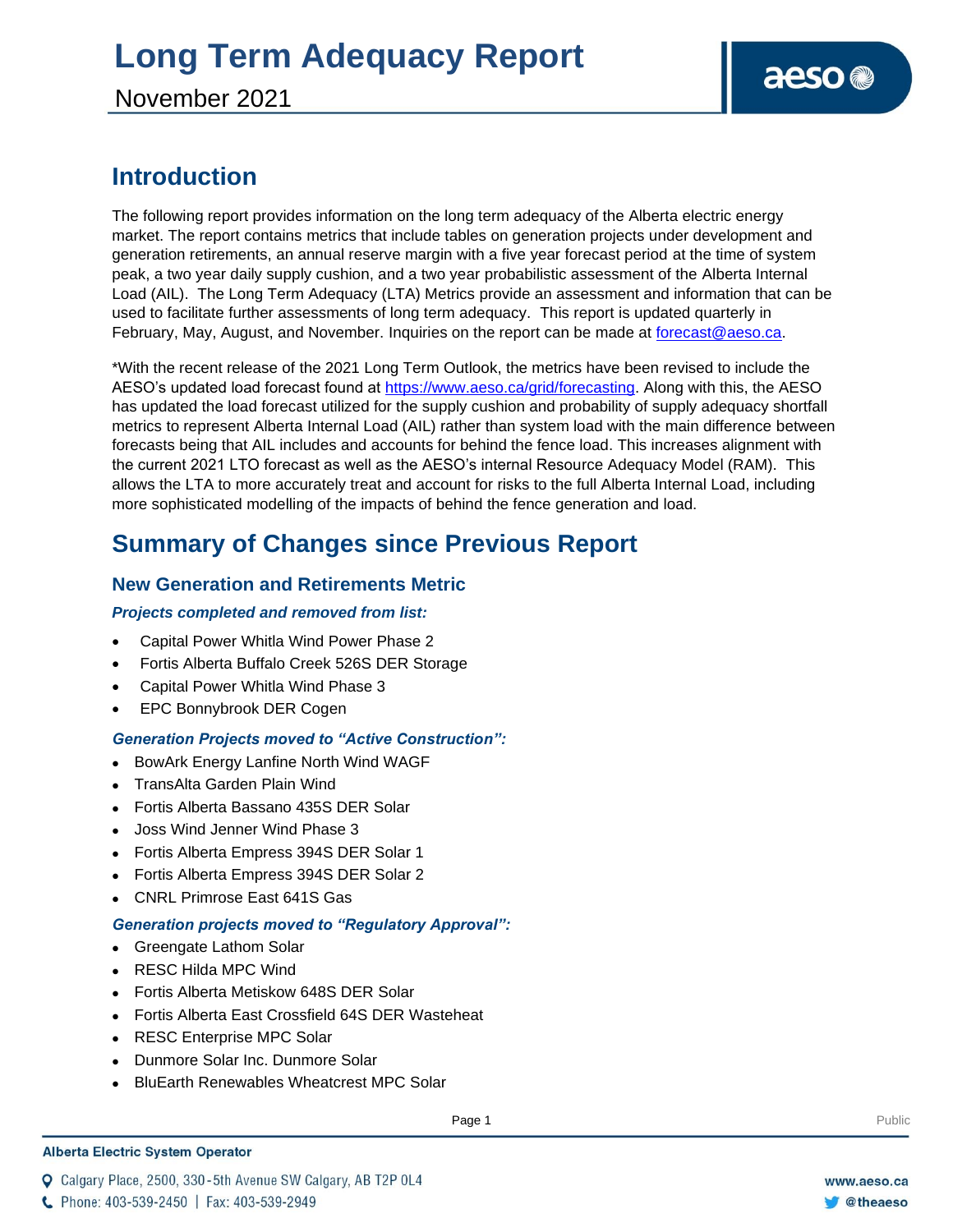- ⚫ Fortis High River 65S DER Gas
- ⚫ Fortis High River 65S DER Gas 2
- Fortis Buffalo Atlee Cluster 4 DER Wind
- ⚫ EDF Cypress 2 Wind
- ⚫ ATCO Oyen 767S DER Solar
- ⚫ Enmax Barlow Park DER Solar
- ⚫ Ksituan River 754S DER Gas

#### *Generation projects that have been added to "Announced, Applied for AESO Interconnection, and/or Applied for Regulatory Approval":*

- ⚫ ATCO Poplar Hill 790S DER Gas
- ⚫ Kiwetinohk Flipi MPC Gas
- ⚫ Kiwetinohk Opal MPC Gas
- ⚫ Fortis Moon Lake DER Solar
- ⚫ Capital Power Whitla MPC Solar
- ⚫ ENMAX Barlow Park DER Solar
- ⚫ ABO Fox Meadows MPC Wind
- ⚫ Aira MPC Solar
- ⚫ Fortis Stony Plain 434S DER Solar
- ⚫ BluEarth Bindloss MPC Solar Battery
- ⚫ BluEarth Bindloss MPC Solar Battery
- ⚫ Ascent Sunnynook Solar Battery
- ⚫ Ascent Sunnynook Solar Battery
- Enerfin Winnifred Wind Modification
- ⚫ PR Prominence MPC Solar
- Pteragen Peace Butte MPC Wind
- ⚫ Fortis West Brooks 28S DER Solar
- ⚫ Fortis Buford 538S DER Solar
- ⚫ EPC SS-24 DER Solar
- ⚫ Pincher Creek CO2 MPC Cogen
- ⚫ TransAlta Riplinger MPC Wind
- ⚫ TransAlta Willow Creek 1 MPC Wind
- ⚫ TransAlta Willow Creek 2 MPC Wind
- ⚫ ATCO Thornton 2091S DER Gas
- ⚫ TransAlta Tempest MPC Wind
- ⚫ Phoenix MPC Solar

#### *Generation projects that have been added to on hold status:*

- ⚫ Fortis Alberta Burdett 368S DER Solar Battery
- ⚫ Fortis Alberta High River 65S DER Gas
- ⚫ TransAlta Sundance Unit 5 Gas
- ⚫ ATCO Bridge Creek 798S DER Gas
- ⚫ ATCO Vilna 777S DER Solar
- ⚫ ATCO Updike 886S DER Gas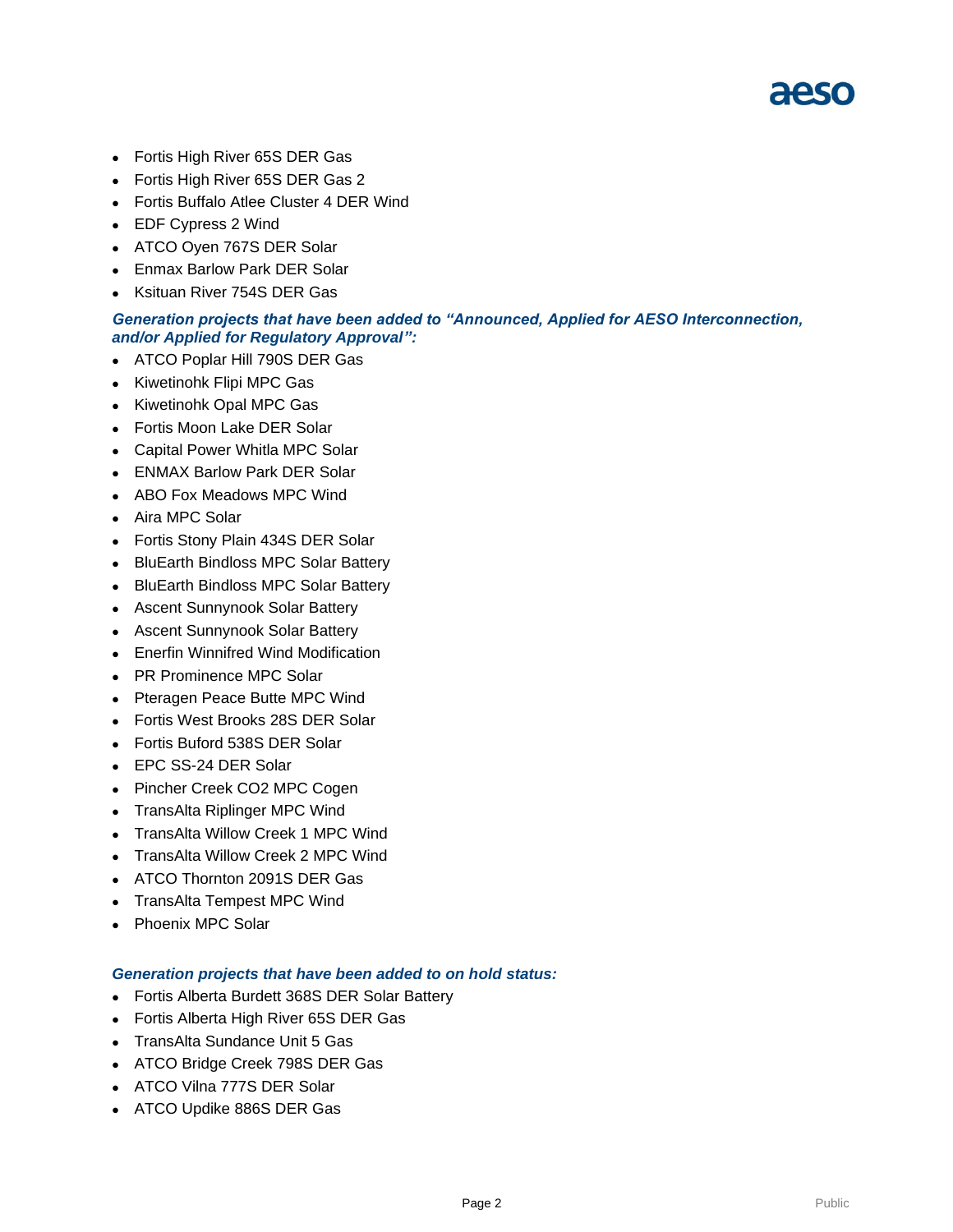⚫ ATCO Ksituan River 754S DER Gas

#### *Generation projects that have been removed:*

- ⚫ Maxim Power Deerland Peaking Station
- ⚫ FortisAlberta Jenner 275S DER
- ⚫ FortisAlberta High River 65S DER Gas
- ⚫ TransAlta Tempest MPC Wind
- ⚫ Transalta Kaybob 3 Cogen

#### *Other changes to generation projects***:**

| <b>Project</b>                                  | <b>Change</b>                     |
|-------------------------------------------------|-----------------------------------|
| Fengate - Strathcona Cogeneration               | New ISD of Oct-2021 from Sep-2021 |
| Greengate Power - Stirling WAGF                 | New ISD of Jun-2023 from Nov-2022 |
| Suncor - Forty Mile Granlea WAGF                | New ISD of May-2022 from Nov-2021 |
| HEP Capital - Alderson Solar                    | New ISD of Nov-2023 from Jan-2999 |
| FortisAlberta - 255S Vulcan Faribault Farms P/V | New ISD of Feb-2022 from Sep-2021 |
| FortisAlberta - 498S Tilley DG PV               | New ISD of Jan-2022 from Aug-2021 |
| Fortis Alberta - Coaldale 254S DER Solar 3      | New ISD of Feb-2022 from Sep-2021 |
| FortisAlberta – Monarch 492S DER Solar          | New ISD of Feb-2022 from Sep-2021 |
| FortisAlberta - Spring Coulee 385S Solar DG     | New ISD of Aug-2022 from Oct-2021 |
| FortisAlberta - Gleichen DG Solar               | New ISD of Jul-2022 from Oct-2021 |
| Fortis Alberta - Strathmore 151S DER Solar 1    | New ISD of Nov-2021 from Mar-2022 |
| Fortis Alberta - Strathmore 151S DER Solar 2    | New ISD of Nov-2021 from Mar-2022 |
| Cascade - Combined Cycle Phase 1                | New ISD of Sep-2023 from Sep-2022 |
| Cascade - Combined Cycle Phase 2                | New ISD of Sep-2023 from Dec-2022 |
| ATCO - Three Hills 770S DER Solar 1             | New ISD of Mar-2022 from Oct-2021 |
| ATCO - Michichi Creek 802S DER Solar            | New ISD of Mar-2022 from Oct-2021 |
| FortisAlberta - Bassano 435S DER Solar          | New ISD of Feb-2023 from Mar-2023 |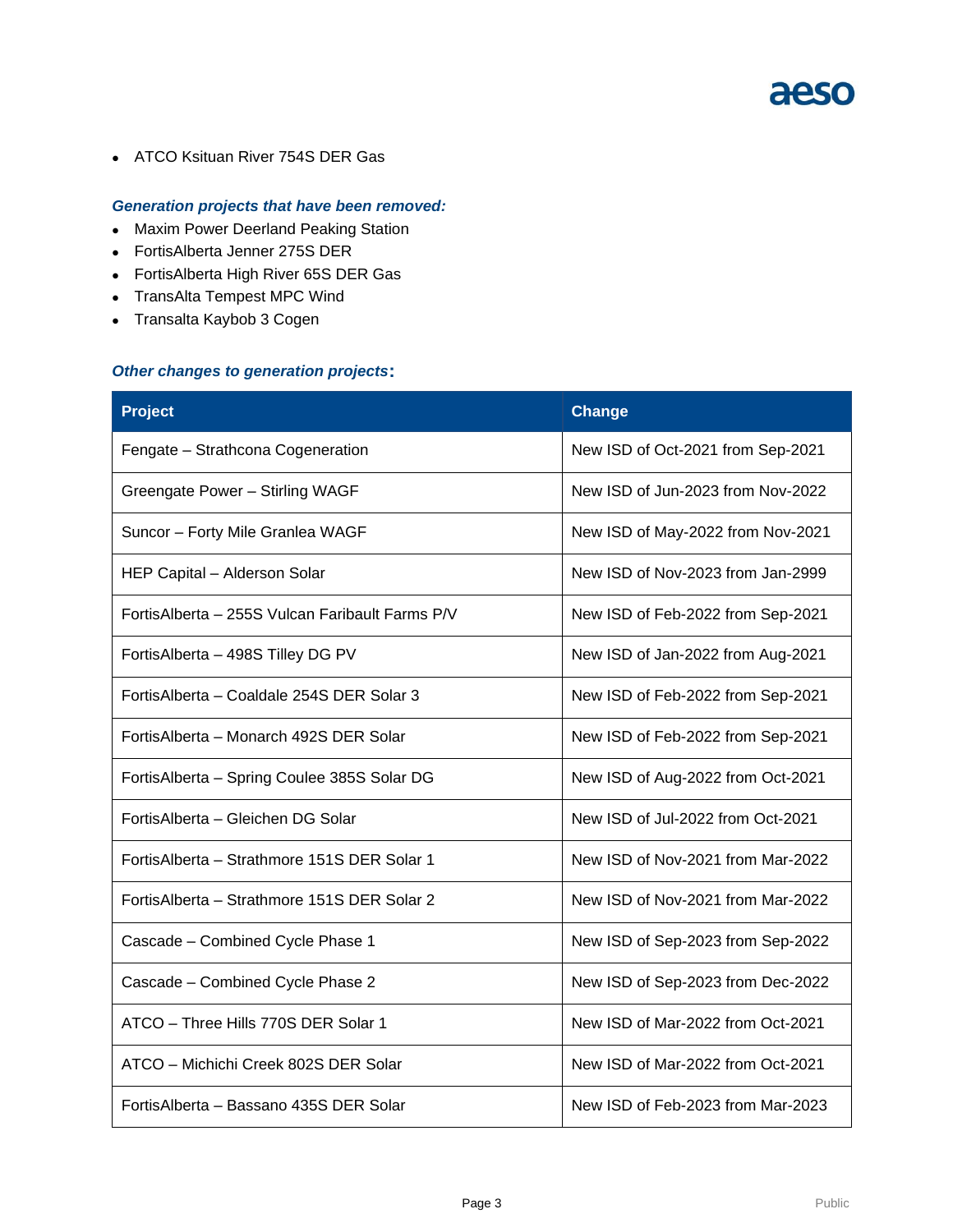| RESC - Rattlesnake Ridge MPC Wind                   | New ISD of Nov-2021 from Jul-2021 |
|-----------------------------------------------------|-----------------------------------|
| <b>ENGIE</b> - Duchess Solar                        | New ISD of Jun-2023 from Jan-2999 |
| <b>ENGIE - Buffalo Trail North MPC Wind</b>         | New ISD of Mar-2023 from Jun-2022 |
| Pembina - Empress Cogen                             | New ISD of Jun-2022 from Nov-2021 |
| ATCO - Sarah Lake 743S DER Geothermal               | New ISD of Mar-2022 from Jun-2022 |
| ATCO - Michichi Creek 802S DER Solar                | New ISD of Jun-2022 from Sep-2022 |
| FortisAlberta - Empress 394S DER Solar 1            | New ISD of Nov-2021 from Dec-2022 |
| RESC - Enterprise MPC Solar                         | New ISD of Aug-2022 from Aug-2021 |
| EDF - Bull Trail Wind                               | New ISD of Sep-2023 from Oct-2022 |
| Milner Power - Milner 1 & 2 Gas                     | New ISD of Dec-2021 from Dec-2022 |
| RESC - Oyen MPC Wind                                | New ISD of Jun-2024 from Dec-2023 |
| Fortis - Enchant 447S DER Solar                     | New ISD of Nov-2021 from Oct-2021 |
| Fortis - Enchant 447S DER Solar 2                   | New ISD of Nov-2021 from Oct-2021 |
| Fortis - Enchant 447S DER Solar 3                   | New ISD of Nov-2021 from Oct-2021 |
| Fortis - Enchant 447S DER Solar 4                   | New ISD of Nov-2021 from Oct-2021 |
| Federation - Federation Marguerite Lake CAE Storage | New ISD of Sep-2025 from Aug-2024 |
| Kiwetinohk Primo - Kiwetinohk Homestead MPC Solar   | New ISD of Sep-2023 from May-2021 |
| Greengate - Greengate Luna MPC Solar Battery        | New ISD of Dec-2023 from Sep-2023 |
| Greengate - Greengate Luna MPC Solar Battery        | New ISD of Dec-2023 from Sep-2023 |
| Claresholm - Claresholm Solar                       | New ISD of Nov-2022 from Sep-2022 |
| Georgetown - Georgetown MPC Battery                 | New ISD of Nov-2023 from Oct-2023 |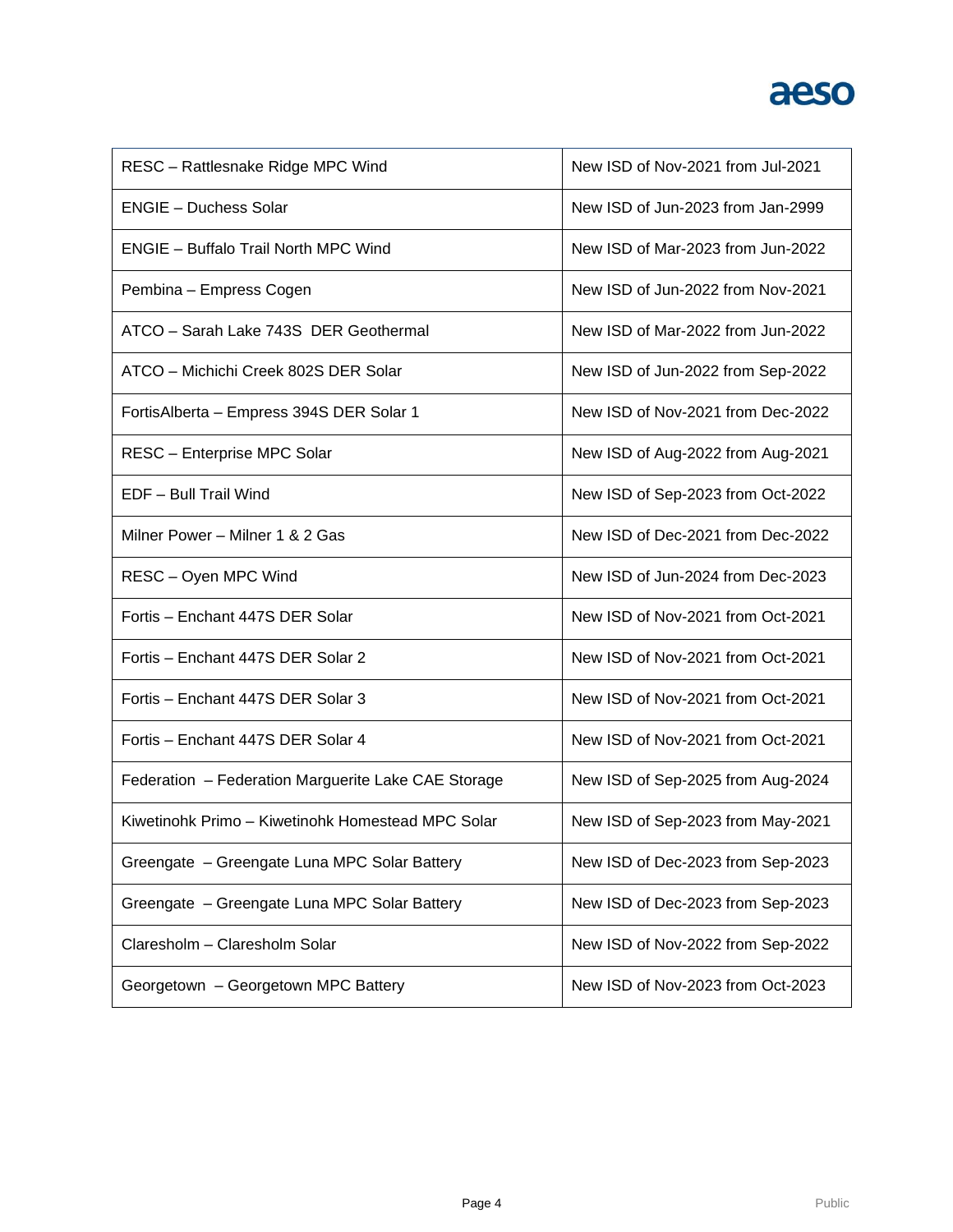

### **Reserve Margin Metric**

The reserve margin has been updated to reflect changes to the project list and the updated 2021 LTO system load forecast.

### **Supply Cushion Metric**

The forecast supply cushion has been updated to reflect the new time period and updated using the 2021 LTO Alberta Internal Load forecast.

### **Two Year Probability of Supply Adequacy Shortfall Metric**

New values for the metric have been calculated with Total Energy Not Served equaling 73 MWh. This value is below the 1,971 MWh threshold. The forecast PSAS has been updated to reflect the new time period and updated using the 2021 LTO Alberta Internal Load forecast.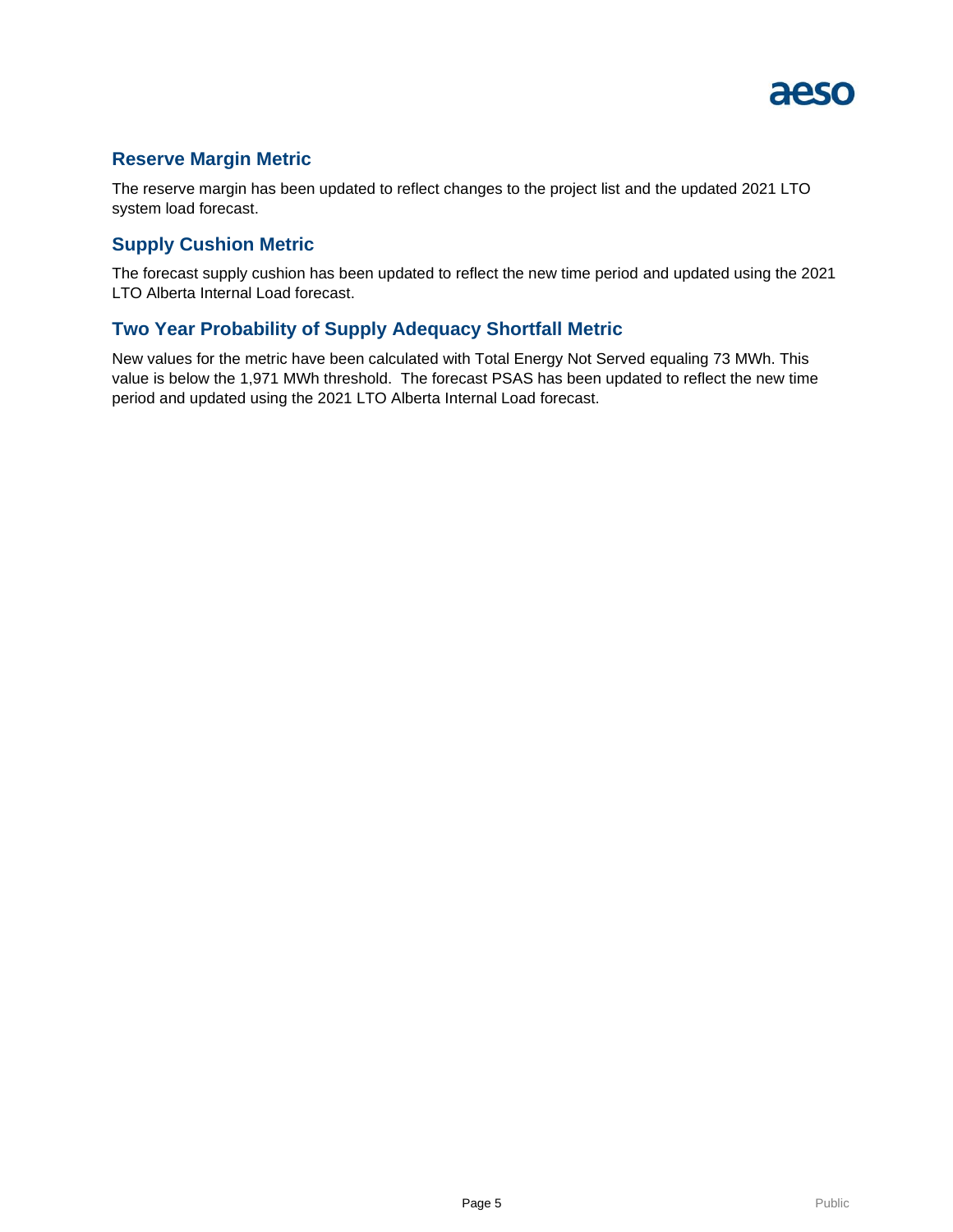## **New Generation Projects and Retirements Metric**

The New Generation Projects and Retirements Metric is a summary of generation at various stages of development in Alberta and is shown in Tables 1 to 5 below. In Alberta's deregulated electricity market competitive forces determine the location, magnitude, and timing of new generation additions. Information on prospective generation additions and retirements provides context for the future market in Alberta. The information is drawn from a variety of public sources and includes new generation, changes to existing generation and the retirement of generating units. Changes in project in-service dates (ISDs) and regulatory stages occur as projects move forward and/or market conditions change. Current information on connection project ISDs can be found in the [AESO Project List](https://www.aeso.ca/grid/connecting-to-the-grid/) and information on power plant applications can be found at the [Alberta Utilities Commission](http://www.auc.ab.ca/) website.

#### **Table 1: Generation Projects under Construction**

| Sponsor(s)          | <b>Project Name</b>                 | <b>Fuel</b> | <b>Unit</b><br><b>Capacity</b> | <b>ISD</b> |
|---------------------|-------------------------------------|-------------|--------------------------------|------------|
| Fengate             | <b>Strathcona Cogeneration</b>      | Gas         | 116                            | Oct-2021   |
| <b>RESC</b>         | Rattlesnake Ridge MPC Wind          | Wind        | 118                            | Nov-2021   |
| FortisAlberta       | Empress 394S DER Solar 1            | Solar       | 22.5                           | Nov-2021   |
| FortisAlberta       | Empress 394S DER Solar 2            | Solar       | 16                             | Nov-2021   |
| FortisAlberta       | Strathmore 151S DER Solar 1         | Solar       | 18                             | Nov-2021   |
| FortisAlberta       | Strathmore 151S DER Solar 2         | Solar       | 22.5                           | Nov-2021   |
| FortisAlberta       | <b>Buffalo Atlee Cluster 1 WAGF</b> | Wind        | 18                             | Dec-2021   |
| FortisAlberta       | <b>Buffalo Atlee Cluster 3 WAGF</b> | Wind        | 17                             | Dec-2021   |
| FortisAlberta       | <b>Buffalo Atlee Cluster 2</b>      | Wind        | 14                             | Dec-2021   |
| <b>Milner Power</b> | Milner 1 & 2 Gas                    | Gas         | 92                             | Dec-2021   |
| FortisAlberta       | <b>Conrad DER Solar</b>             | Solar       | 23                             | Dec-2021   |
| FortisAlberta       | Conrad DER Solar 2                  | Solar       | 22                             | Dec-2021   |
| FortisAlberta       | Stavely 349S DER Solar              | Solar       | 8.5                            | Feb-2022   |
| FortisAlberta       | Namaka DER Solar                    | Solar       | 20                             | Feb-2022   |
| FortisAlberta       | 255S Vulcan Faribault Farms P/V     | Solar       | 22                             | Feb-2022   |

**Alberta Electric System Operator** 

C Phone: 403-539-2450 | Fax: 403-539-2949

Q Calgary Place, 2500, 330-5th Avenue SW Calgary, AB T2P 0L4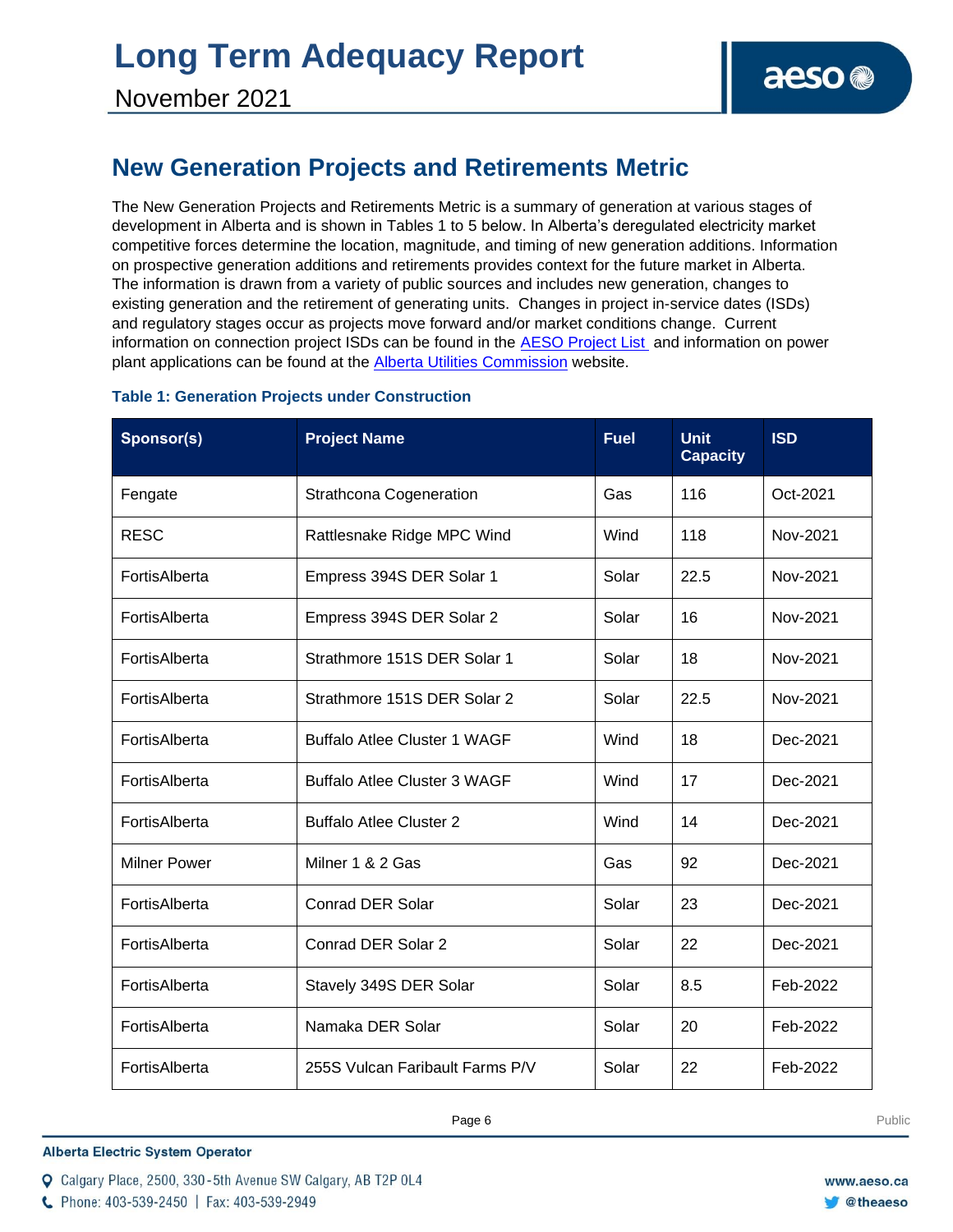| FortisAlberta          | Coaldale 254S DER Solar 3     | Solar          | 22    | Feb-2022 |
|------------------------|-------------------------------|----------------|-------|----------|
| FortisAlberta          | Monarch 492S DER Solar        | Solar          | 24    | Feb-2022 |
| Medicine Hat           | CMH Unit 17 Gas               | Gas            | 44    | Mar-2022 |
| <b>EPCOR</b>           | WSI DG Solar                  | Solar          | 12    | Mar-2022 |
| <b>Capital Power</b>   | Genesee 3 Change              | Coal           | 6     | Apr-2022 |
| Suncor                 | Forty Mile Granlea WAGF       | Wind           | 200   | May-2022 |
| <b>Joss Wind</b>       | Jenner WAGF                   | Wind           | 122   | Jun-2022 |
| <b>Joss Wind</b>       | Jenner WAGF - Phase 2         | Wind           | 180   | Jun-2022 |
| <b>Greengate Power</b> | <b>Wheatland WAGF</b>         | Wind           | 120   | Jun-2022 |
| <b>Joss Wind</b>       | Jenner Wind Phase 3           | Wind           | 106   | Jun-2022 |
| TransAlta              | Garden Plain Wind             | Wind           | 131   | Jul-2022 |
| FortisAlberta          | Spring Coulee 385S Solar DG   | Solar          | 29    | Aug-2022 |
| <b>CNRL</b>            | Primrose East 641S Gas        | Gas            | 32    | Aug-2022 |
| <b>ATCO</b>            | Ethel Lake 717S DER Wasteheat | <b>Biomass</b> | 19    | Aug-2022 |
| <b>BowArk Energy</b>   | Lanfine North Wind WAGF       | Wind           | 145   | Sep-2022 |
| <b>EDF</b>             | <b>Cypress Wind</b>           | Wind           | 201.6 | Nov-2022 |
| Greengate              | <b>Travers Solar</b>          | Solar          | 400   | Dec-2022 |
| Greengate              | <b>Travers Solar Phase 2</b>  | Solar          | 65    | Dec-2022 |
| FortisAlberta          | Bassano 435S DER Solar        | Solar          | 10    | Feb-2023 |
| <b>Greengate Power</b> | <b>Stirling WAGF</b>          | Wind           | 115   | Jun-2023 |
| Cascade                | Combined Cycle Phase 1        | Gas            | 450   | Sep-2023 |
| Cascade                | Combined Cycle Phase 2        | Gas            | 450   | Sep-2023 |
| Suncor                 | Base Plant Cogen              | Gas            | 806   | Dec-2024 |
| <b>Total (MW)</b>      |                               |                | 4,239 |          |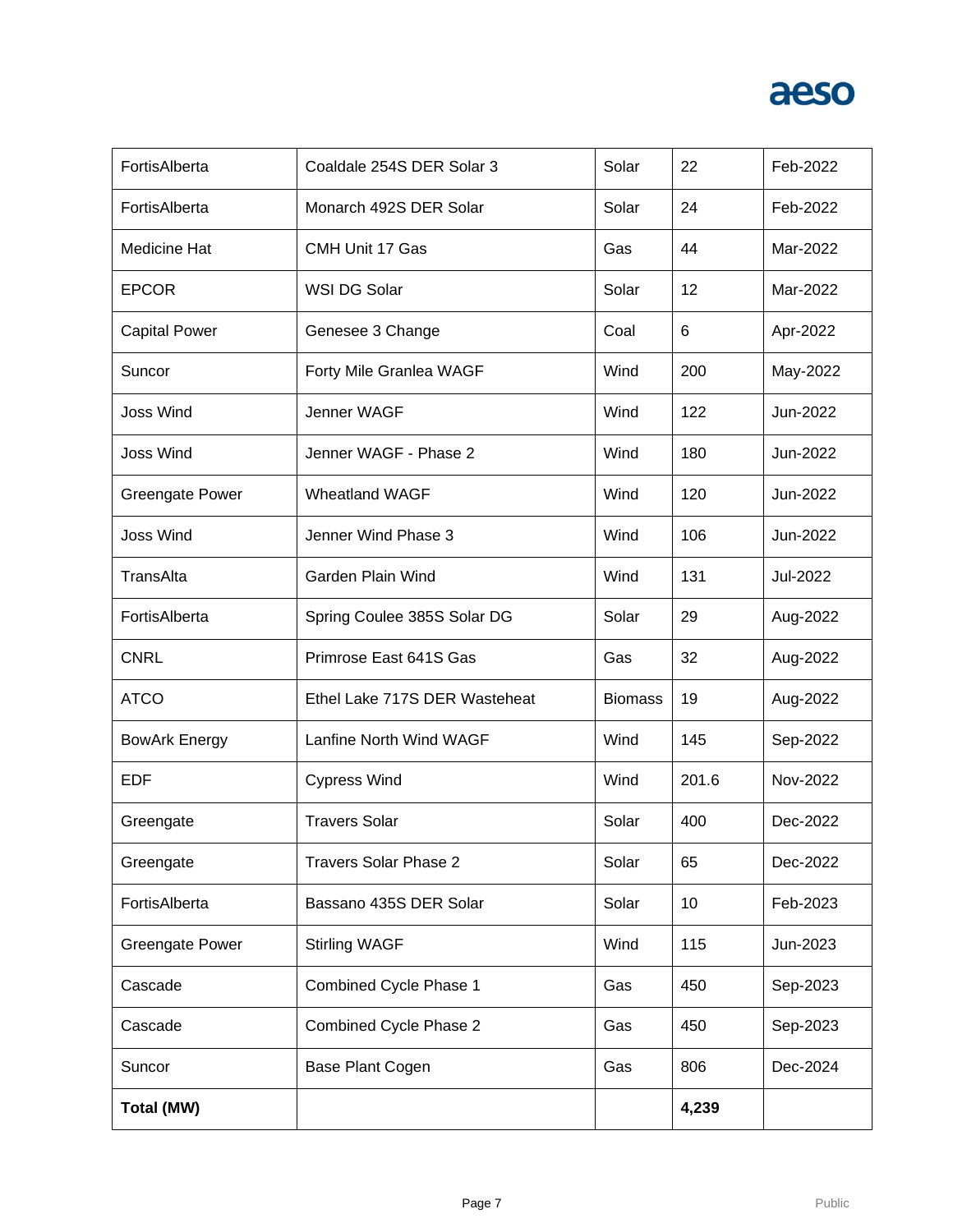

#### *\*Unit Capacity – Expected MW capacity; ISD – Estimated in-service date*

### **Table 2: Generation Projects with Regulatory Approval**

| Sponsor(s)                 | <b>Project Name</b>              | <b>Fuel</b> | <b>Unit</b><br><b>Capacity</b> | <b>ISD</b> |
|----------------------------|----------------------------------|-------------|--------------------------------|------------|
| <b>ATCO</b>                | Michichi DER Solar               | Solar       | 75                             | Nov-2021   |
| FortisAlberta              | Brooks 121S DER Solar 1          | Solar       | 14                             | Nov-2021   |
| FortisAlberta              | Brooks 121S DER Solar 2          | Solar       | 12.5                           | Nov-2021   |
| Fortis                     | Enchant 447S DER Solar           | Solar       | 23                             | Nov-2021   |
| Fortis                     | Enchant 447S DER Solar 2         | Solar       | 18                             | Nov-2021   |
| Fortis                     | Enchant 447S DER Solar 3         | Solar       | 10                             | Nov-2021   |
| Fortis                     | Enchant 447S DER Solar 4         | Solar       | 24                             | Nov-2021   |
| FortisAlberta              | 498S Tilley DG PV                | Solar       | 22                             | Jan-2022   |
| <b>ATCO</b>                | Three Hills 770S DER Solar 1     | Solar       | 25                             | Mar-2022   |
| <b>ATCO</b>                | Michichi Creek 802S DER Solar    | Solar       | 25                             | Mar-2022   |
| <b>ATCO</b>                | Sarah Lake 743S DER Geothermal   | Gas         | 23                             | Mar-2022   |
| <b>BluEarth Renewables</b> | <b>Wheatcrest MPC Solar</b>      | Solar       | 60                             | Mar-2022   |
| <b>Turning Point Gen</b>   | Canyon Creek PHES Storage        | Storage     | 75                             | Apr-2022   |
| FortisAlberta              | Fieldgate 824S DER Gas           | Solar       | 5                              | Apr-2022   |
| <b>ATCO</b>                | Oyen 767S DER Solar              | Solar       | 15                             | Apr-2022   |
| <b>EDP Renewables</b>      | Sharp Hills Wind Farm            | Wind        | 300                            | Apr-2022   |
| FortisAlberta              | Chappice Lake 649S DER Solar     | Solar       | 15                             | Apr-2022   |
| <b>ENMAX</b>               | <b>Barlow Park DER Solar</b>     | Solar       | 27                             | Apr-2022   |
| FortisAlberta              | Vulcan 255S DER Solar            | Solar       | 15                             | May-2022   |
| Fortis                     | Buffalo Atlee Cluster 4 DER Wind | Wind        | 10                             | May-2022   |
| Pembina                    | <b>Empress Cogen</b>             | Gas         | 46                             | Jun-2022   |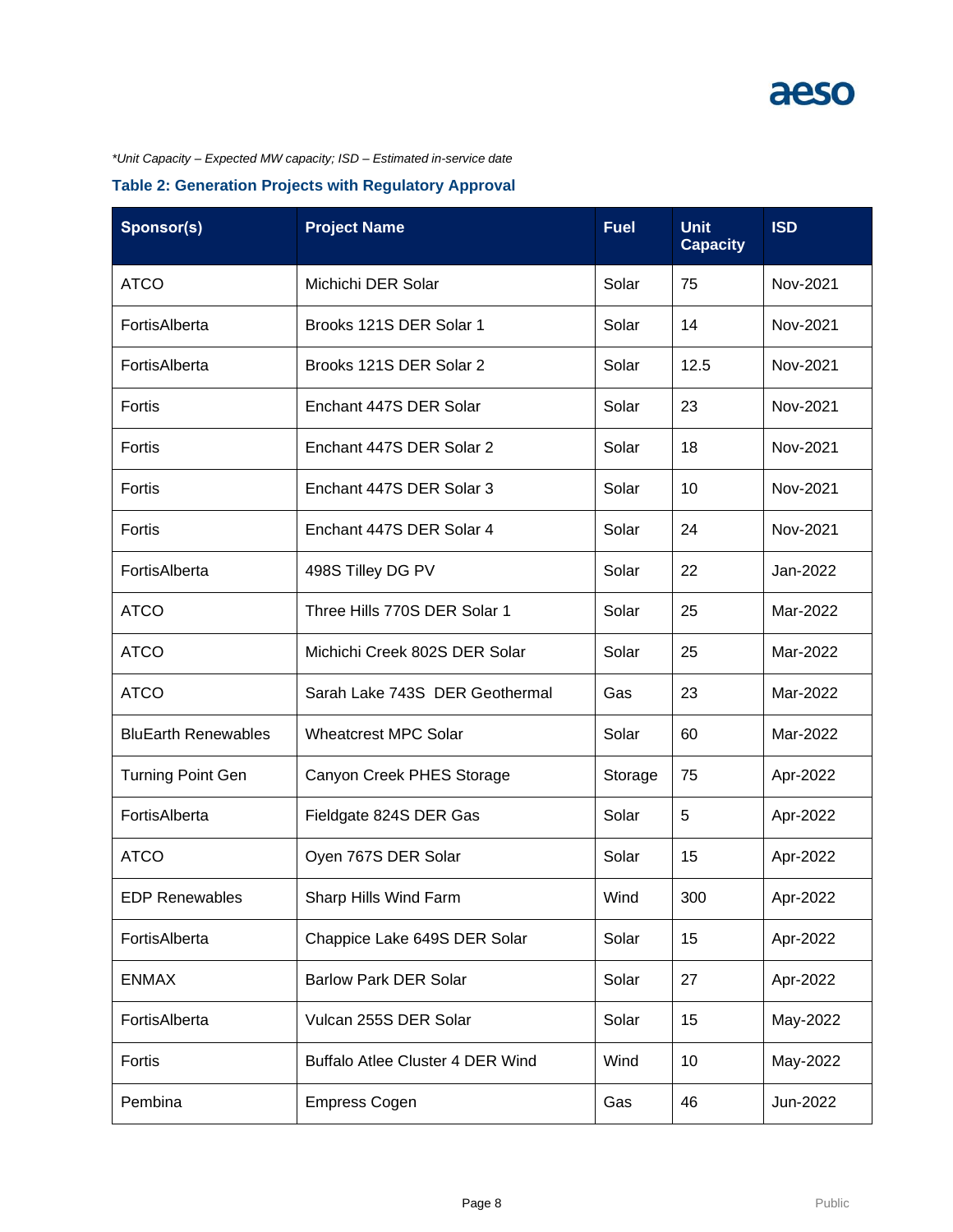| <b>ATCO</b>                   | Michichi Creek 802S DER Solar                    | Solar          | 13.5 | Jun-2022 |
|-------------------------------|--------------------------------------------------|----------------|------|----------|
| <b>BowArk Energy</b>          | Drywood Gas Generator                            | Gas            | 38   | Jun-2022 |
| <b>ATCO Power</b>             | Poplar Hill Gas                                  | Gas            | 32   | Jul-2022 |
| <b>ATCO</b>                   | <b>Valleyview Gas</b>                            | Gas            | 32   | Jul-2022 |
| Naturener                     | Wild Rose 1 Wind Farm                            | Wind           | 192  | Aug-2022 |
| Naturener                     | Wild Rose 2 Wind Farm                            | Wind           | 218  | Aug-2022 |
| Fortis                        | High River 65S DER Gas                           | Gas            | 5    | Aug-2022 |
| Fortis                        | High River 65S DER Gas 2                         | Gas            | 5    | Aug-2022 |
| <b>RESC</b>                   | Hilda MPC Wind                                   | Wind           | 100  | Aug-2022 |
| <b>RESC</b>                   | <b>Enterprise MPC Solar</b>                      | Solar          | 65   | Aug-2022 |
| Suncor                        | Forty Mile Maleb WAGF                            | Wind           | 200  | Sep-2022 |
| <b>BER Hand Hills Wind LP</b> | <b>MPC Wind</b>                                  | Wind           | 200  | Sep-2022 |
| Enel                          | Grizzly Bear Wind                                | Wind           | 120  | Oct-2022 |
| FortisAlberta                 | East Crossfield 64S DER Wasteheat                | <b>Biomass</b> | 10   | Nov-2022 |
| <b>EDF</b>                    | Cypress 2 Wind                                   | Wind           | 46.5 | Nov-2022 |
| <b>RESC</b>                   | McLaughlin WAGF                                  | Wind           | 47   | Nov-2022 |
| FortisAlberta                 | Metiskow 648S DER Solar                          | Solar          | 22.5 | Dec-2022 |
| FortisAlberta                 | Killarney Lake 267S DER Solar/Battery<br>Storage | Solar          | 22.5 | Dec-2022 |
| Greengate                     | Lathom Solar                                     | Solar          | 120  | Dec-2022 |
| Invenery                      | <b>Schuler Wind</b>                              | Wind           | 150  | Mar-2023 |
| <b>Greengate Power</b>        | Paintearth Wind Farm                             | Wind           | 150  | Apr-2023 |
| Dunmore Solar Inc.            | Dunmore Solar                                    | Solar          | 216  | Apr-2023 |
| Enbridge                      | <b>WhiteTail Peaking Station</b>                 | Gas            | 200  | May-2023 |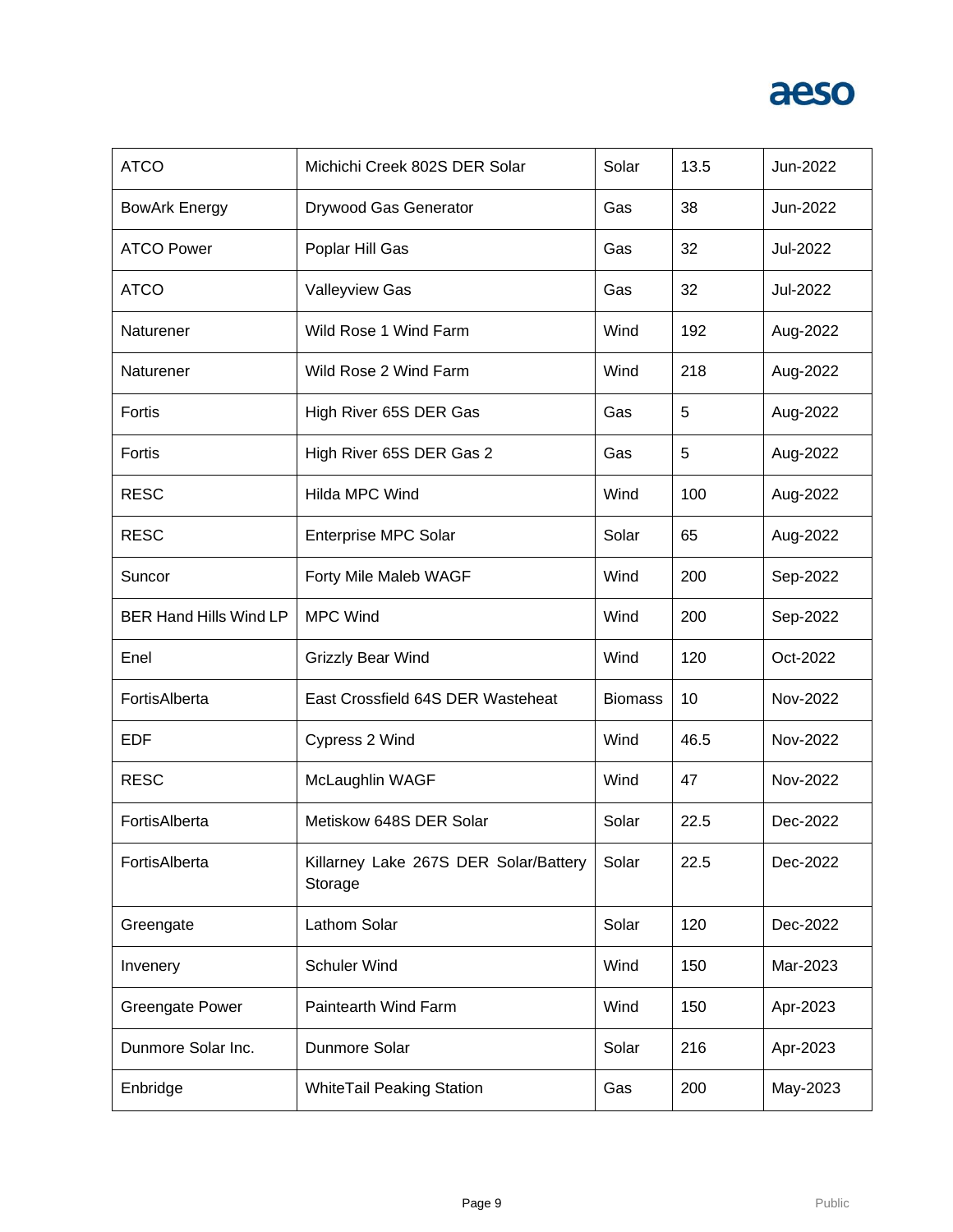| Potentia Renewables  | Stirling WAGF Phase 2             | Wind  | 39    | Jul-2023   |
|----------------------|-----------------------------------|-------|-------|------------|
| <b>Capital Power</b> | Genesee 1 Repower GT              | Gas   | 430   | Oct-2023   |
| <b>Capital Power</b> | Genesee 1 Repower ST              | Gas   | 286   | Dec-2023   |
| <b>Capital Power</b> | Genesee 2 Repower GT              | Gas   | 430   | Jan-2024   |
| <b>Capital Power</b> | Genesee 2 Repower ST              | Gas   | 286   | Dec-2024   |
| <b>Grand Prairie</b> | <b>Grand Prairie MPC Gas</b>      | Gas   | 360   | <b>TBD</b> |
| Sunset Solar Inc.    | <b>Sunset Solar</b>               | Solar | 60    | <b>TBD</b> |
| FortisAlberta        | High River 65S DER Gas            | Gas   | 13    | <b>TBD</b> |
| TransAlta            | Sundance Unit 5 Gas               | Gas   | 795   | <b>TBD</b> |
| <b>ATCO</b>          | Ksituan River 754S DER Gas        | Gas   | 66    | <b>TBD</b> |
| Old Elm Wind         | Old Elm Wind                      | Wind  | 60    | <b>TBD</b> |
| PetroChina           | MacKay-Phase 1                    | Gas   | 85    | <b>TBD</b> |
| Syncrude             | Mildred Lake (Base Plant)-Phase 1 | Gas   | 85    | <b>TBD</b> |
| Sequoia Energy       | Schuler WAGF (MPC)                | Wind  | 100   | <b>TBD</b> |
| Heartland            | <b>Rainbow Lake Gas</b>           | Gas   | 45    | <b>TBD</b> |
| Suncor               | Hand Hills Wind Energy Project    | Wind  | 80    | <b>TBD</b> |
| <b>Imperial Oil</b>  | Kearl - Phase 2                   | Gas   | 100   | <b>TBD</b> |
| <b>Imperial Oil</b>  | Kearl - Phase 3                   | Gas   | 35    | <b>TBD</b> |
| Pattern Development  | Lanfine South Wind                | Wind  | 140   | <b>TBD</b> |
| <b>Total (MW)</b>    |                                   |       | 6,540 |            |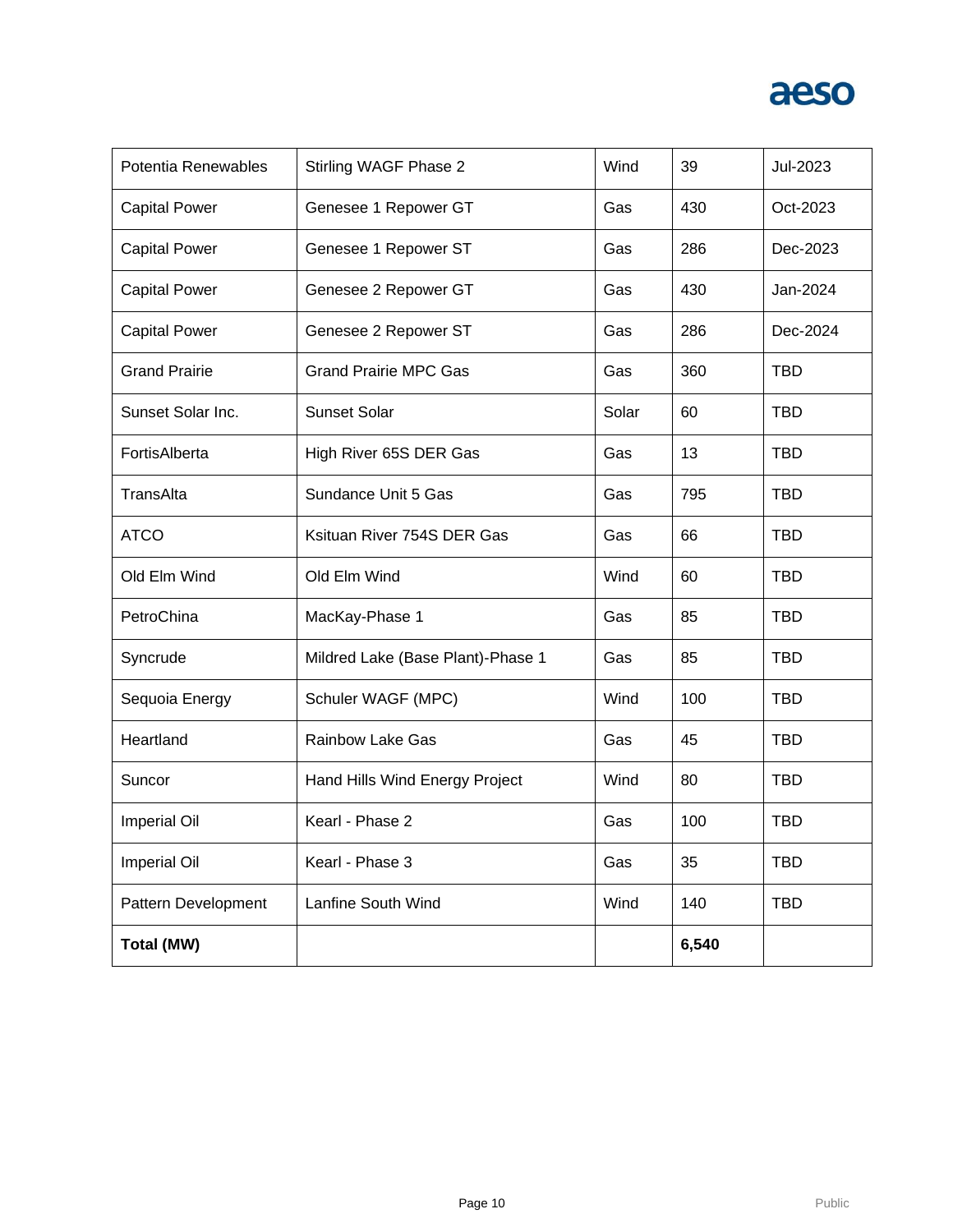### **Table 3: Generation Projects that have been Announced, Applied for AESO Connection, and/or Applied for Regulatory Approval**

| Sponsor(s)    | <b>Project Name</b>              | <b>Fuel</b> | <b>Unit</b><br><b>Capacity</b> | <b>ISD</b> |
|---------------|----------------------------------|-------------|--------------------------------|------------|
| <b>ATCO</b>   | Mercer Hill 728S DER Battery     | Storage     | 20                             | Dec-2021   |
| <b>ATCO</b>   | Elmworth 731S DER Gas            | Gas         | 9                              | Dec-2021   |
| <b>ENMAX</b>  | FMC DER Cogen                    | Gas         | $\overline{7}$                 | Dec-2021   |
| FortisAlberta | Castle Meridian DER Wind         | Wind        | 22                             | May-2022   |
| <b>ATCO</b>   | Fieldgate 824S DER Gas           | Gas         | 16                             | Jun-2022   |
| <b>RESC</b>   | Forty Mile MPC Wind              | Wind        | 400                            | Jun-2022   |
| Solar Krafte  | <b>Brooks</b>                    | Solar       | 400                            | Jun-2022   |
| FortisAlberta | Gleichen DG Solar                | Solar       | 17                             | Jul-2022   |
| <b>ATCO</b>   | Poplar Hill 790S DER Gas         | Gas         | 16.5                           | Sep-2022   |
| <b>TCE</b>    | Saddlebrook Solar Storage        | Solar       | 118                            | Sep-2022   |
| Soventix      | Forestburg Area Solar            | Solar       | 40                             | Oct-2022   |
| E.ON          | <b>Grizzly Bear Wind Phase 2</b> | Wind        | 34                             | Oct-2022   |
| <b>ATCO</b>   | Youngstown 772S DER Solar        | Solar       | 6                              | Oct-2022   |
| FortisAlberta | Taber 83S DER Solar 1            | Solar       | 19                             | Nov-2022   |
| FortisAlberta | Taber 83S DER Solar 2            | Solar       | 16                             | Nov-2022   |
| FortisAlberta | Taber 83S DER Solar 3            | Solar       | 16                             | Nov-2022   |
| FortisAlberta | Taber 83S DER Solar 4            | Solar       | 14                             | Nov-2022   |
| <b>MECL</b>   | Kirkcaldy MPC Solar              | Solar       | 350                            | Nov-2022   |
| Fortis        | Fortis Blackmud DER Solar        | Solar       | 24                             | Nov-2022   |
| Fortis        | <b>Fortis Leduc DER Solar</b>    | Solar       | 67.3                           | Nov-2022   |
| Fortis        | Fortis Devon DER Solar           | Solar       | 21                             | Nov-2022   |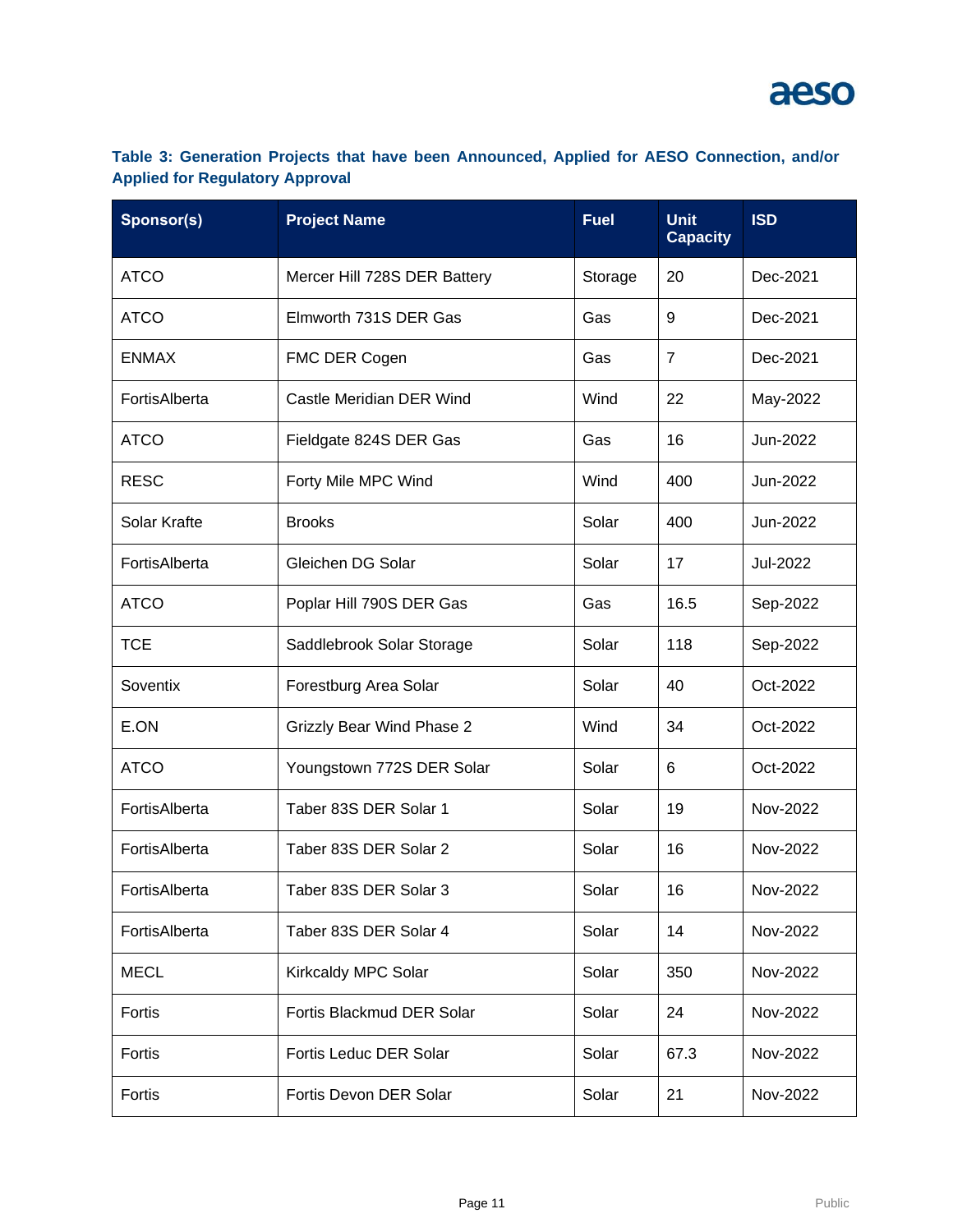

| Claresholm           | <b>Claresholm Solar</b>             | Solar | 20   | Nov-2022 |
|----------------------|-------------------------------------|-------|------|----------|
| FortisAlberta        | Cutting Lake 227S DER Gas           | Gas   | 12   | Nov-2022 |
| Pteragen             | Peace Butte Wind Farm               | Wind  | 120  | Dec-2022 |
| Sollair              | <b>MPC Solar</b>                    | Solar | 90   | Dec-2022 |
| Greencells           | <b>Estuary Solar</b>                | Solar | 200  | Dec-2022 |
| <b>ATCO</b>          | Thornton 2091S DER Gas              | Gas   | 17.1 | Dec-2022 |
| <b>ATCO</b>          | Anderson 801S DER Solar             | Solar | 13   | Dec-2022 |
| FortisAlberta        | Joffre 535S DER Solar               | Solar | 25   | Dec-2022 |
| FortisAlberta        | Joffre 535S DER Solar               | Solar | 22   | Dec-2022 |
| <b>EPC</b>           | SS-24 DER Solar                     | Solar | 37   | Dec-2022 |
| <b>RESC</b>          | Aurora MPC Solar                    | Solar | 150  | Dec-2022 |
| Solar Krafte         | Vauxhall                            | Solar | 150  | Feb-2023 |
| Enerfin              | Winnifred MPC Wind                  | Wind  | 90   | Feb-2023 |
| <b>ENGIE</b>         | <b>Buffalo Trail North MPC Wind</b> | Wind  | 200  | Mar-2023 |
| Nutrien              | <b>Redwater Cogen</b>               | Gas   | 30   | Mar-2023 |
| <b>Buffalo</b>       | <b>Buffalo Plains MPC Wind</b>      | Wind  | 500  | Apr-2023 |
| Kiwetinohk           | Opal MPC Gas                        | Gas   | 101  | May-2023 |
| Pembina              | Duvernay Cogen                      | Gas   | 46   | Jun-2023 |
| <b>ENGIE</b>         | <b>Duchess Solar</b>                | Solar | 90   | Jun-2023 |
| EER                  | Foothills MPC Solar                 | Solar | 150  | Jun-2023 |
| <b>Capital Power</b> | Capital Power Halkirk 2 MPC Wind    | Wind  | 150  | Jul-2023 |
| <b>Capital Power</b> | Whitla MPC Solar                    | Solar | 88   | Jul-2023 |
| Enerfin              | <b>Winnifred Wind Modification</b>  | Wind  | 38   | Jul-2023 |
| <b>PR</b>            | Prominence MPC Solar                | Solar | 80   | Jul-2023 |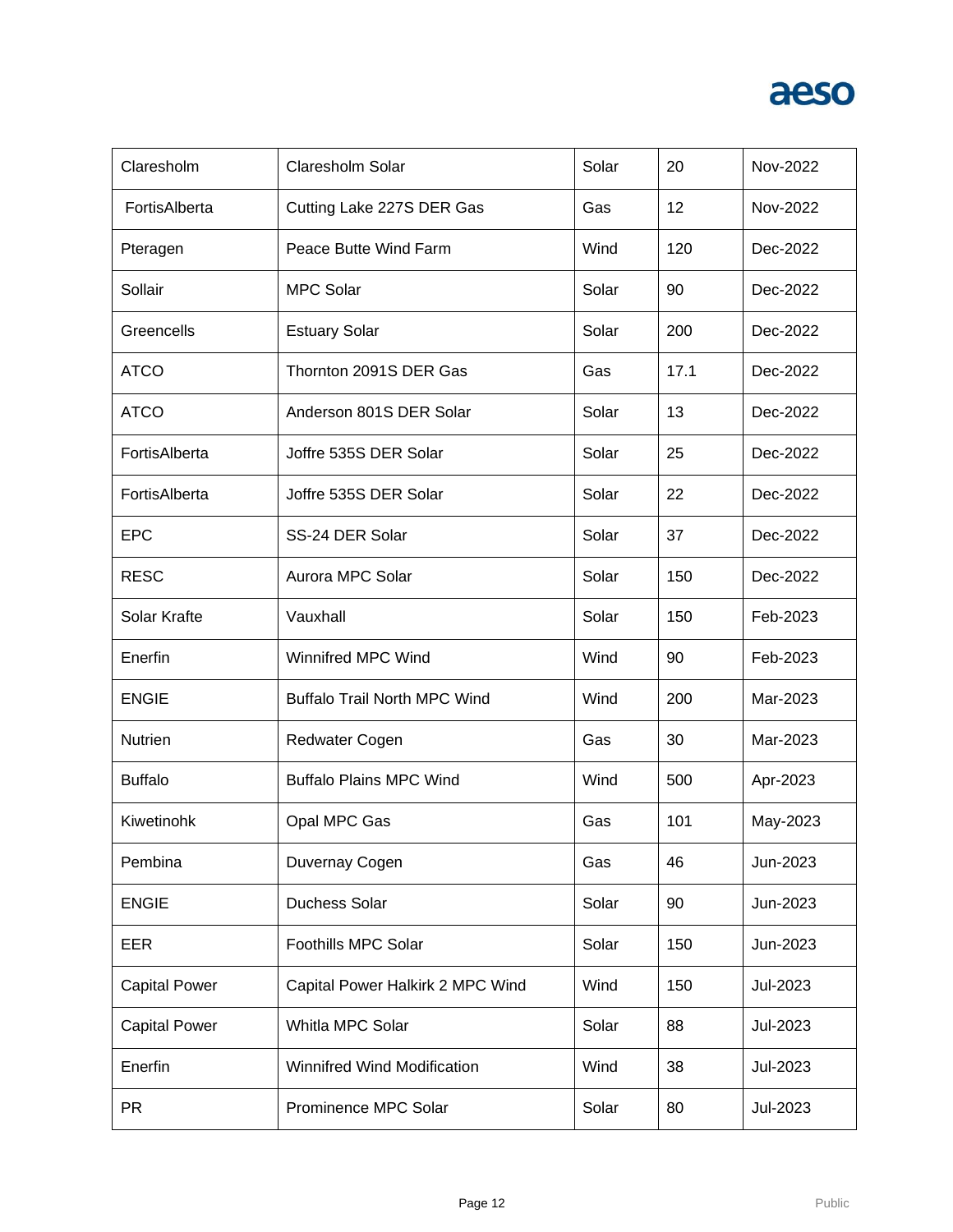

| <b>EDF</b>         | North Slope Solar               | Solar   | 200  | Aug-2023 |
|--------------------|---------------------------------|---------|------|----------|
| Georgetown         | <b>MPC Solar</b>                | Solar   | 230  | Aug-2023 |
| Vega               | Vega Solar Battery              | Solar   | 100  | Aug-2023 |
| Vega               | Vega Solar Battery              | Storage | 100  | Aug-2023 |
| <b>EDF</b>         | <b>Bull Trail Wind</b>          | Wind    | 300  | Sep-2023 |
| Sol                | Aurora Solar Battery            | Solar   | 200  | Sep-2023 |
| Sol                | Aurora Solar Battery            | Storage | 100  | Sep-2023 |
| Fortis             | West Brooks 28S DER Solar       | Solar   | 23   | Sep-2023 |
| Saamis             | Saamis Solar Park               | Solar   | 325  | Sep-2023 |
| <b>EDTI</b>        | EDTI Edmonton 3 H2 Plant Cogen  | Gas     | 100  | Sep-2023 |
| Kiwetinohk Primo   | Kiwetinohk Homestead MPC Solar  | Solar   | 400  | Sep-2023 |
| Fortis             | Moon Lake DER Solar             | Solar   | 18.4 | Sep-2023 |
| Fortis             | Stony Plain 434S DER Solar      | Solar   | 18.4 | Sep-2023 |
| Fortis             | Buford 538S DER Solar           | Solar   | 18.4 | Sep-2023 |
| Fortis             | Fortis Tilley 498S DER Solar    | Solar   | 23.6 | Sep-2023 |
| <b>HEP Capital</b> | <b>Alderson Solar</b>           | Solar   | 100  | Nov-2023 |
| Georgetown         | Georgetown MPC Battery          | Storage | 100  | Nov-2023 |
| Suncor             | Forty Mile Granlea Wind Phase 2 | Wind    | 250  | Nov-2023 |
| Pteragen           | Peace Butte MPC Wind            | Wind    | 120  | Nov-2023 |
| <b>ABO</b>         | Fox Meadows MPC Wind            | Wind    | 200  | Dec-2023 |
| TransAlta          | <b>Riplinger MPC Wind</b>       | Wind    | 300  | Dec-2023 |
| TransAlta          | Willow Creek 1 MPC Wind         | Wind    | 70   | Dec-2023 |
| TransAlta          | Willow Creek 2 MPC Wind         | Wind    | 70   | Dec-2023 |
| TransAlta          | <b>Tempest MPC Wind</b>         | Wind    | 100  | Dec-2023 |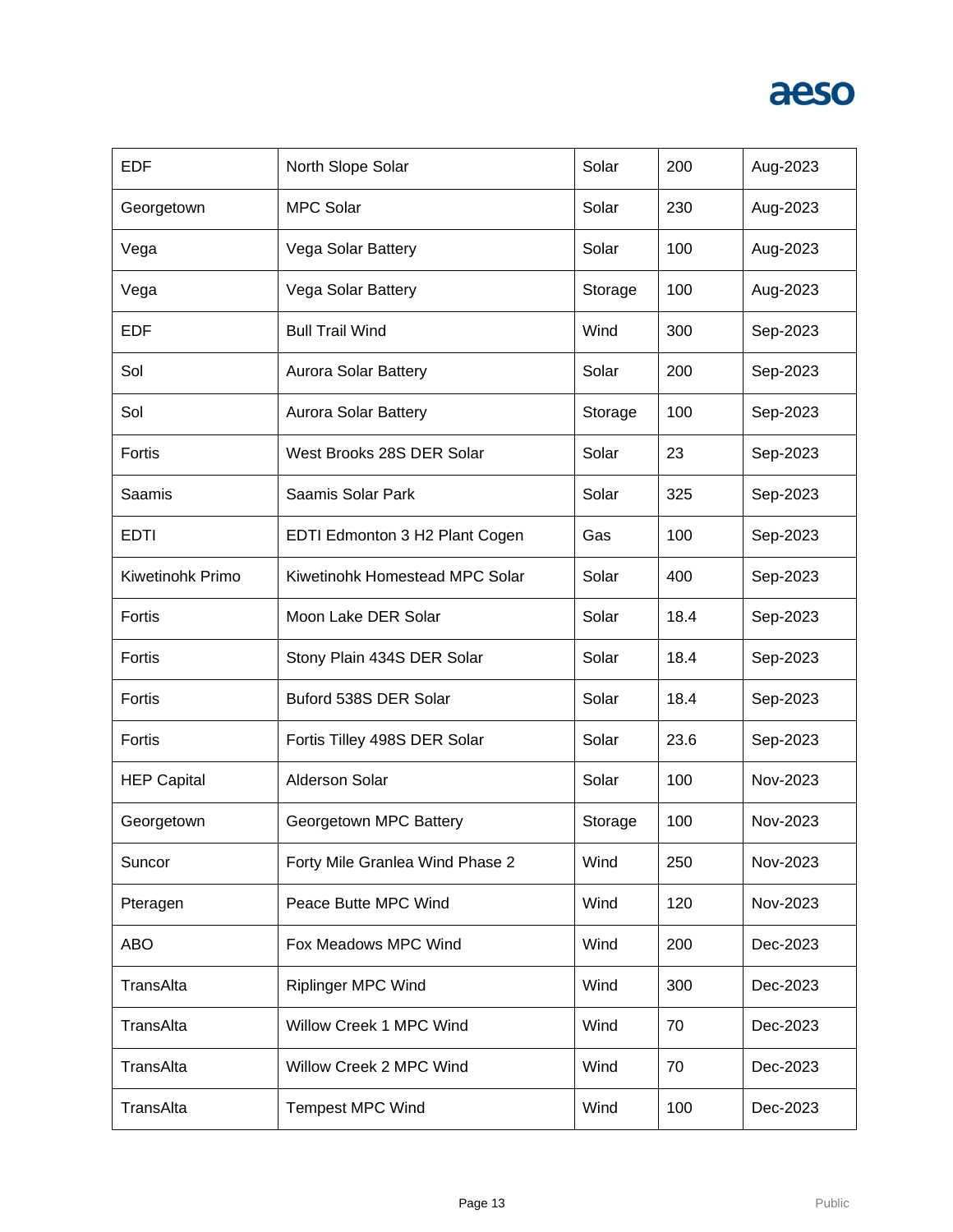

| Greengate                             | Jurassic MPC Solar Battery                         | Solar   | 300 | Dec-2023   |
|---------------------------------------|----------------------------------------------------|---------|-----|------------|
| Greengate                             | Jurassic MPC Solar Battery                         | Storage | 300 | Dec-2023   |
| <b>RESC</b><br>America<br>Development | RESC Big Sky MPC Solar                             | Solar   | 120 | Dec-2023   |
| Greengate                             | Greengate Midnight MPC Solar Battery               | Solar   | 530 | Dec-2023   |
| Greengate                             | Greengate Midnight MPC Solar Battery               | Storage | 530 | Dec-2023   |
| Greengate                             | Greengate Luna MPC Solar Battery                   | Solar   | 530 | Dec-2023   |
| Greengate                             | Greengate Luna MPC Solar Battery                   | Storage | 530 | Dec-2023   |
| Phoenix                               | <b>MPC Solar</b>                                   | Solar   | 299 | Jan-2024   |
| Pengrowth                             | Cold Lake Area Energy Centre                       | Gas     | 100 | Apr-2024   |
| Aira                                  | <b>MPC Solar</b>                                   | Solar   | 450 | Jun-2024   |
| <b>RESC</b>                           | Oyen MPC Wind                                      | Wind    | 250 | Jun-2024   |
| Ascent                                | Sunnynook Solar Battery                            | Solar   | 250 | Aug-2024   |
| Ascent                                | Sunnynook Solar Battery                            | Storage | 100 | Aug-2024   |
| <b>BluEarth</b>                       | <b>Bindloss MPC Solar Battery</b>                  | Solar   | 100 | Aug-2024   |
| <b>BluEarth</b>                       | <b>Bindloss MPC Solar Battery</b>                  | Storage | 20  | Aug-2024   |
| Northland                             | <b>Buffalo Trail</b>                               | Wind    | 100 | Oct-2024   |
| <b>Pincher Creek</b>                  | CO2 MPC Cogen                                      | Gas     | 438 | Aug-2025   |
| Kiwetinohk                            | Flipi MPC Gas                                      | Gas     | 444 | Aug-2025   |
| Federation                            | CAE<br>Lake<br>Federation<br>Marguerite<br>Storage | Storage | 320 | Sep-2025   |
| Kiwetinohk Primo                      | Kiwetinohk Primo MPC Gas                           | Gas     | 577 | Oct-2025   |
| NextEra                               | Red Deer Battery Energy Storage                    | Storage | 40  | <b>TBD</b> |
| NextEra                               | <b>Ghost Pine Battery ES System</b>                | Storage | 30  | <b>TBD</b> |
| <b>Spirit Pine</b>                    | Lone Pine WAGF                                     | Wind    | 173 | <b>TBD</b> |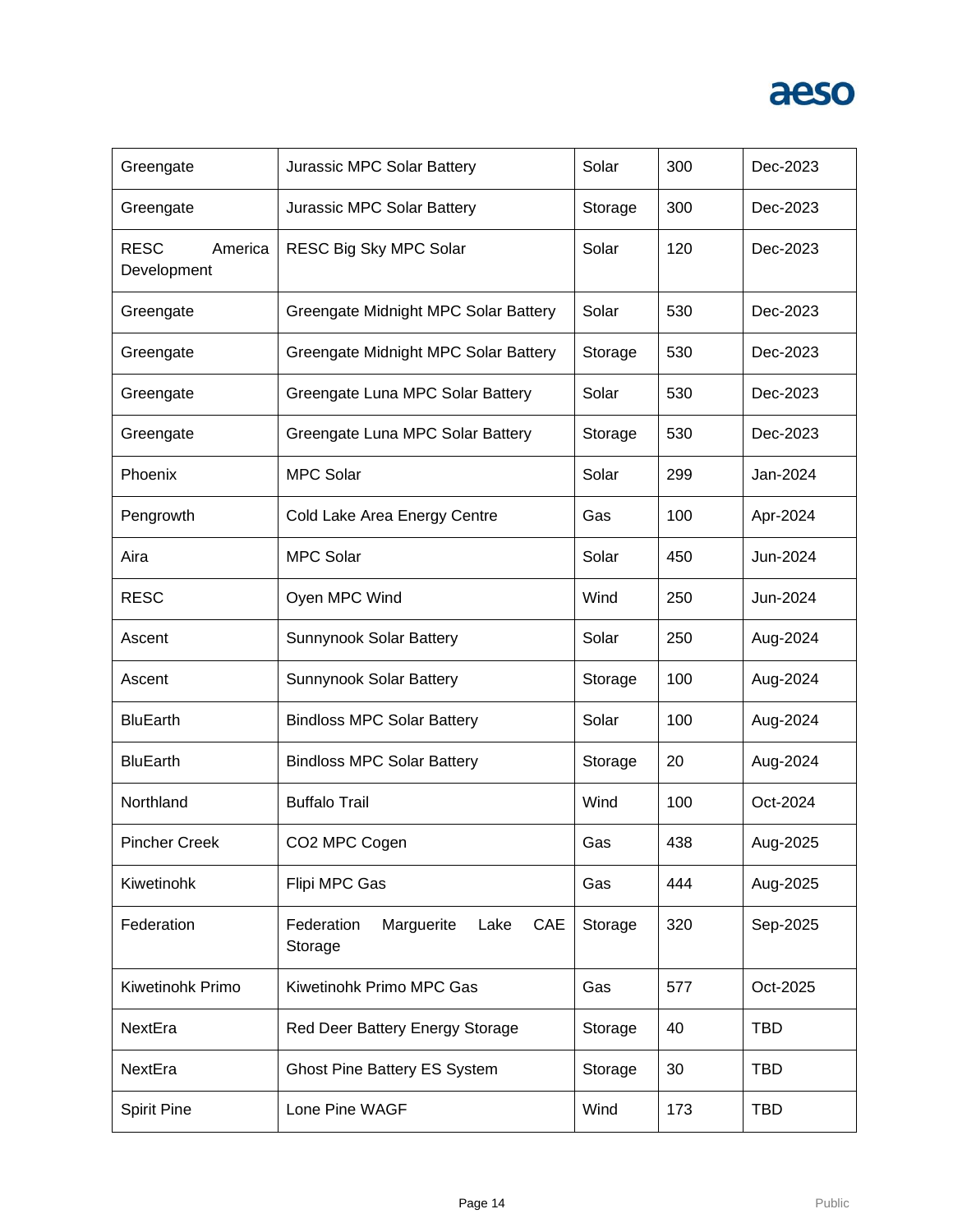

| NaturEner             | <b>Buffalo Trail WAGF</b>      | Wind  | 100  | <b>TBD</b> |
|-----------------------|--------------------------------|-------|------|------------|
| NaturEner             | <b>Ross Creek WAGF</b>         | Wind  | 100  | <b>TBD</b> |
| Enterprise            | <b>Prosperity WAGF</b>         | Wind  | 175  | <b>TBD</b> |
| <b>Joss Wind</b>      | Northern Lights                | Wind  | 400  | <b>TBD</b> |
| Archer                | Piikani Solar                  | Solar | 40   | <b>TBD</b> |
| Altagas               | Glenridge Wind                 | Wind  | 150  | <b>TBD</b> |
| <b>RealPart</b>       | Calgary Area Solar             | Solar | 150  | <b>TBD</b> |
| Solar Krafte          | Rainier                        | Solar | 450  | <b>TBD</b> |
| <b>ATCO</b>           | Coronation 773S Solar DG       | Solar | 10   | <b>TBD</b> |
| Chiniki               | Chiniki Solar                  | Solar | 40   | <b>TBD</b> |
| E.ON                  | <b>Four Rivers Wind</b>        | Wind  | 450  | <b>TBD</b> |
| <b>EDP Renewables</b> | <b>Blue Bridge Solar</b>       | Solar | 150  | <b>TBD</b> |
| Northland             | Bow City MPC Solar             | Solar | 400  | <b>TBD</b> |
| Quill                 | Rocky Mountain Gas             | Gas   | 295  | <b>TBD</b> |
| <b>PBC</b>            | Paul Band Solar                | Solar | 45   | <b>TBD</b> |
| <b>ATCO</b>           | Monitor 2 774S DER Solar       | Solar | 30   | <b>TBD</b> |
| FortisAlberta         | Acheson 305S DER Solar         | Solar | 10   | <b>TBD</b> |
| FortisAlberta         | Red Deer 63S DER Solar         | Solar | 20   | <b>TBD</b> |
| Suncor                | Meadow Creek Cogen             | Gas   | 126  | <b>TBD</b> |
| <b>ATCO</b>           | Monitor 1 774S DER Solar       | Solar | 10   | <b>TBD</b> |
| <b>ENGIE</b>          | <b>Buffalo Trail MPC Wind</b>  | Wind  | 400  | <b>TBD</b> |
| <b>ATCO</b>           | Bridge Creek 798S DER Gas      | Gas   | 10   | <b>TBD</b> |
| FortisAlberta         | Burdett 368S DER Solar Battery | Solar | 17.5 | <b>TBD</b> |
| Nose Hill             | <b>MPC Wind</b>                | Wind  | 120  | <b>TBD</b> |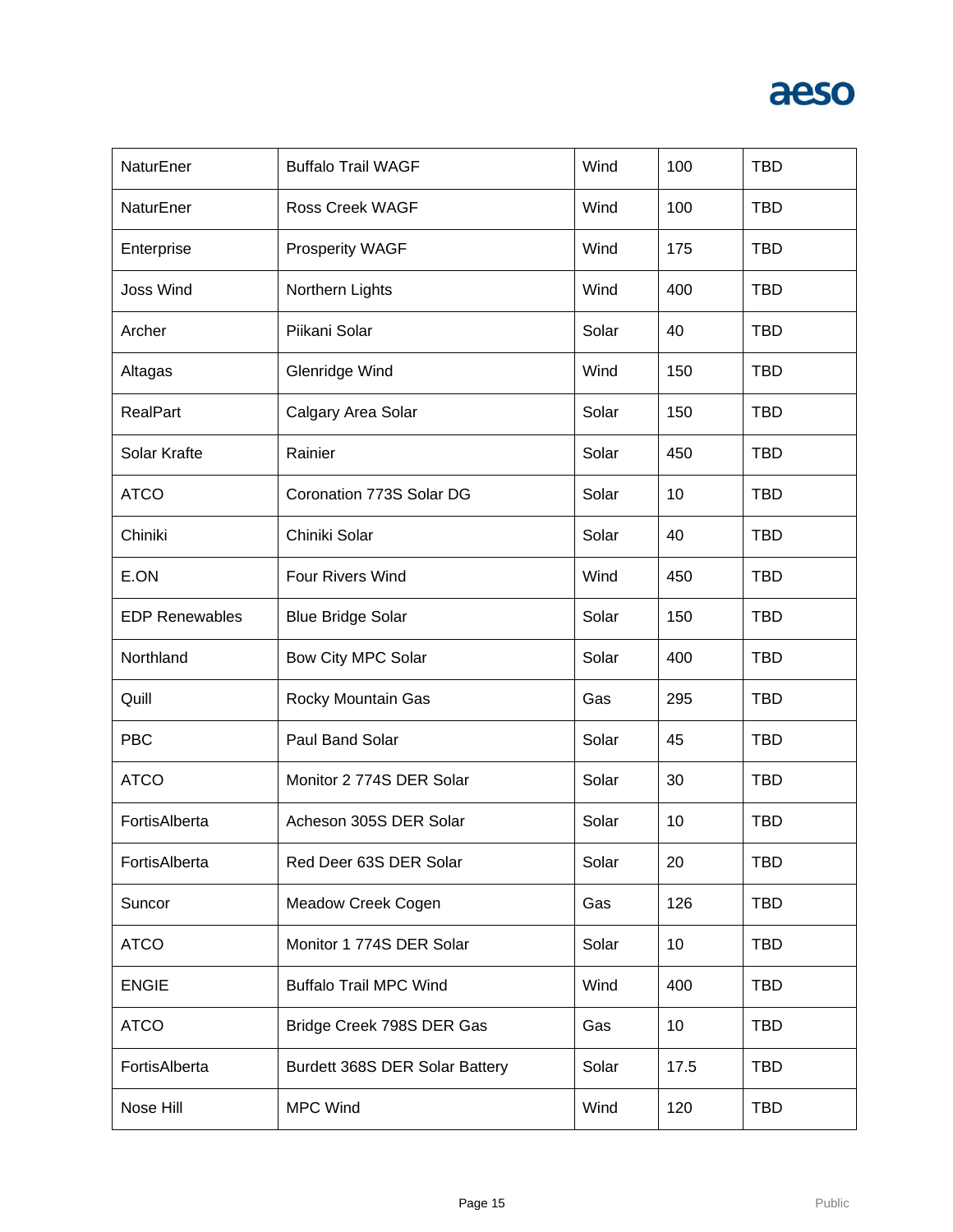

| <b>ATCO</b>            | Bridge Creek 798S DER Gas   | Gas   | 13     | TBD |
|------------------------|-----------------------------|-------|--------|-----|
| <b>ATCO</b>            | Vilna 777S DER Solar        | Solar | 5      | TBD |
| <b>ATCO</b>            | Updike 886S DER Gas         | Gas   | 33     | TBD |
| <b>AHP Development</b> | Amisk Hydroelectric Project | Hydro | 330    | TBD |
| Total (MW)             |                             |       | 18,129 |     |

### **Table 4: Generation Projects that have Announced to be Retired/Derated**

| Sponsor(s) | <b>Project Name</b> | <b>Fuel</b> | <b>Unit</b><br>Capacity* | <b>Date</b> | <b>Status</b> |
|------------|---------------------|-------------|--------------------------|-------------|---------------|
| TransAlta  | Keephills 1         | Coal/Gas    | 395                      | Jan 1, 2022 | Retired       |
| TransAlta  | Sundance 4          | Coal/Gas    | 113                      | Jan 1, 2022 | Derated       |
| TransAlta  | Sundance 4          | Coal/Gas    | 113                      | Apr 1, 2022 | Retired       |

*\*MC values are announced derate values*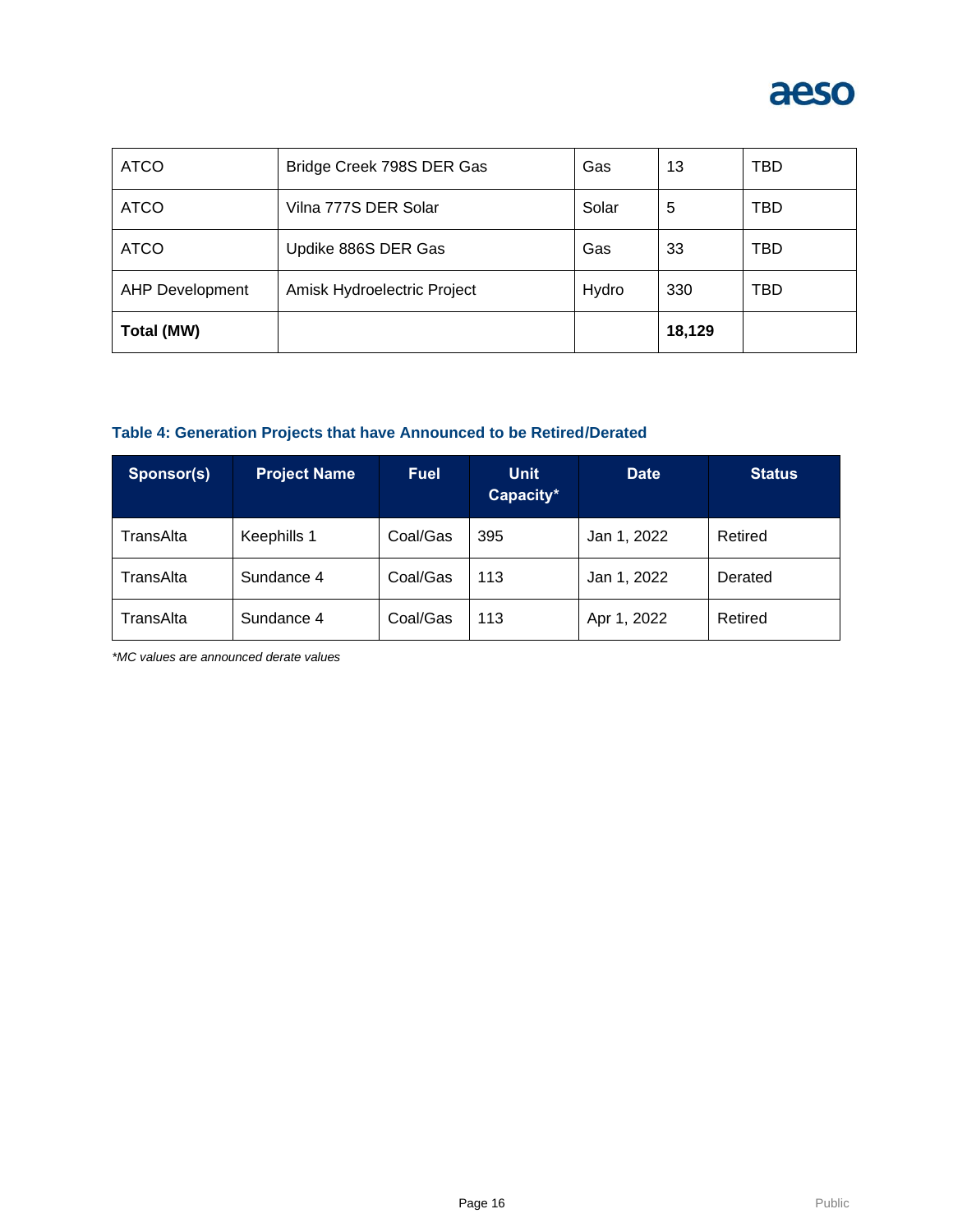### **Federal Coal Compliance Schedule**

In 2012, the federal government approved the *Reduction of Carbon Dioxide Emissions from Coal-fired Generation of Electricity Regulations*. The regulation requires that coal-fired generation units meet a greenhouse gas (GHG) emissions intensity target once it reaches end of life. The AESO has adopted the federal compliance dates as retirement dates to evaluate metrics included in this report. The decision to retire a coal unit could also be impacted by several potential drivers, including the economics of plant operations, contractual agreements, and provincial and federal legislation. Announcements from the government will continue to be assessed as they are released.

| Sponsor(s) | <b>Project Name</b> | <b>Fuel</b> | <b>Unit Capacity</b> | In Service<br><b>Date</b> | <b>Federal Compliance</b><br>Date <sup>1</sup> |
|------------|---------------------|-------------|----------------------|---------------------------|------------------------------------------------|
| Heartland  | Battle River 4      | Coal        | 155                  | 1975                      | Dec-2025                                       |
| Total (MW) |                     |             | 155                  |                           |                                                |

#### **Table 5: Federal Coal Compliance Schedule**

<sup>1</sup> Federal Compliance Dates are based upon the applicable provisions of the Reduction of Carbon Dioxide Emissions from Coal-fired Generation of Electricity Regulations, as set forth in the Canada Gazette Vol. 146, No.19.

C Phone: 403-539-2450 | Fax: 403-539-2949

Q Calgary Place, 2500, 330-5th Avenue SW Calgary, AB T2P 0L4

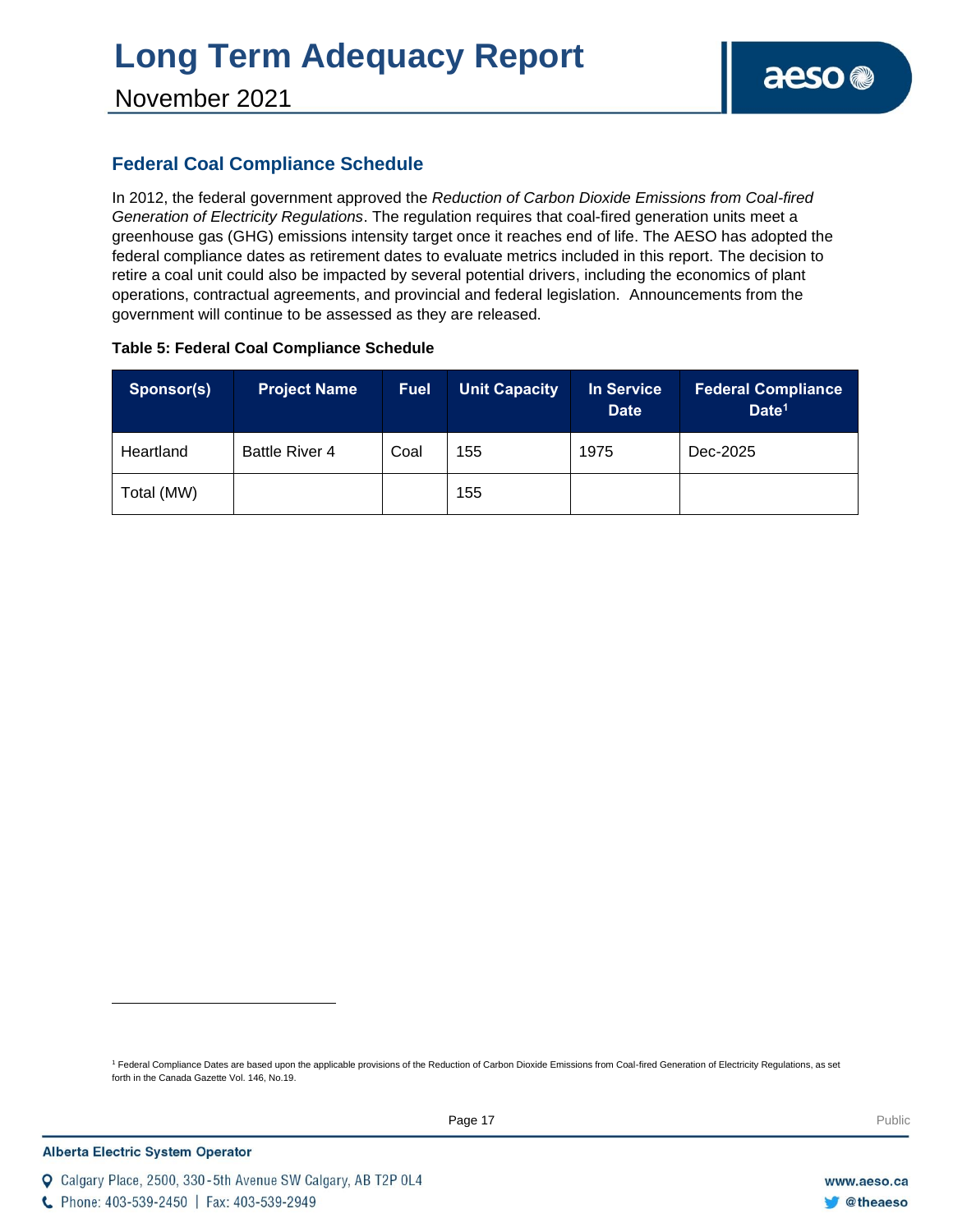November 2021

## **Reserve Margin Metric**

The Reserve Margin Metric, shown in Figure 1, presents a comparison of generation supply and demand in Alberta. It is a calculation of the firm generation capacity at the time of system peak that is in excess of the system annual peak demand, expressed as a percentage of the system peak. Information on the annual peak demand within the reserve margin can be found on the AESO's [Forecasting](https://www.aeso.ca/grid/forecasting) web page. Firm generation is defined as installed and future generation capacity, adjusting for seasonal hydro capacity and behind-the-fence demand and generation, and excludes wind and solar capacity. Three forecast reserve margins are presented, each with different future supply additions. The supply additions correspond to the stage of the generation projects in the New Generation Projects and Retirements Metric. The metric is graphed with and without intertie capacity in one reserve margin since full import capability may not always be available at the time of system peak demand.



#### **Figure 1: Alberta Interconnected Electric System (AIES) Reserve Margin, 2011 – 2025**

**Enter Football Page 18** Public Public Public Public Public Public Public Public Public Public Public Public Public Public Public Public Public Public Public Public Public Public Public Public Public Public Public Public P



C Phone: 403-539-2450 | Fax: 403-539-2949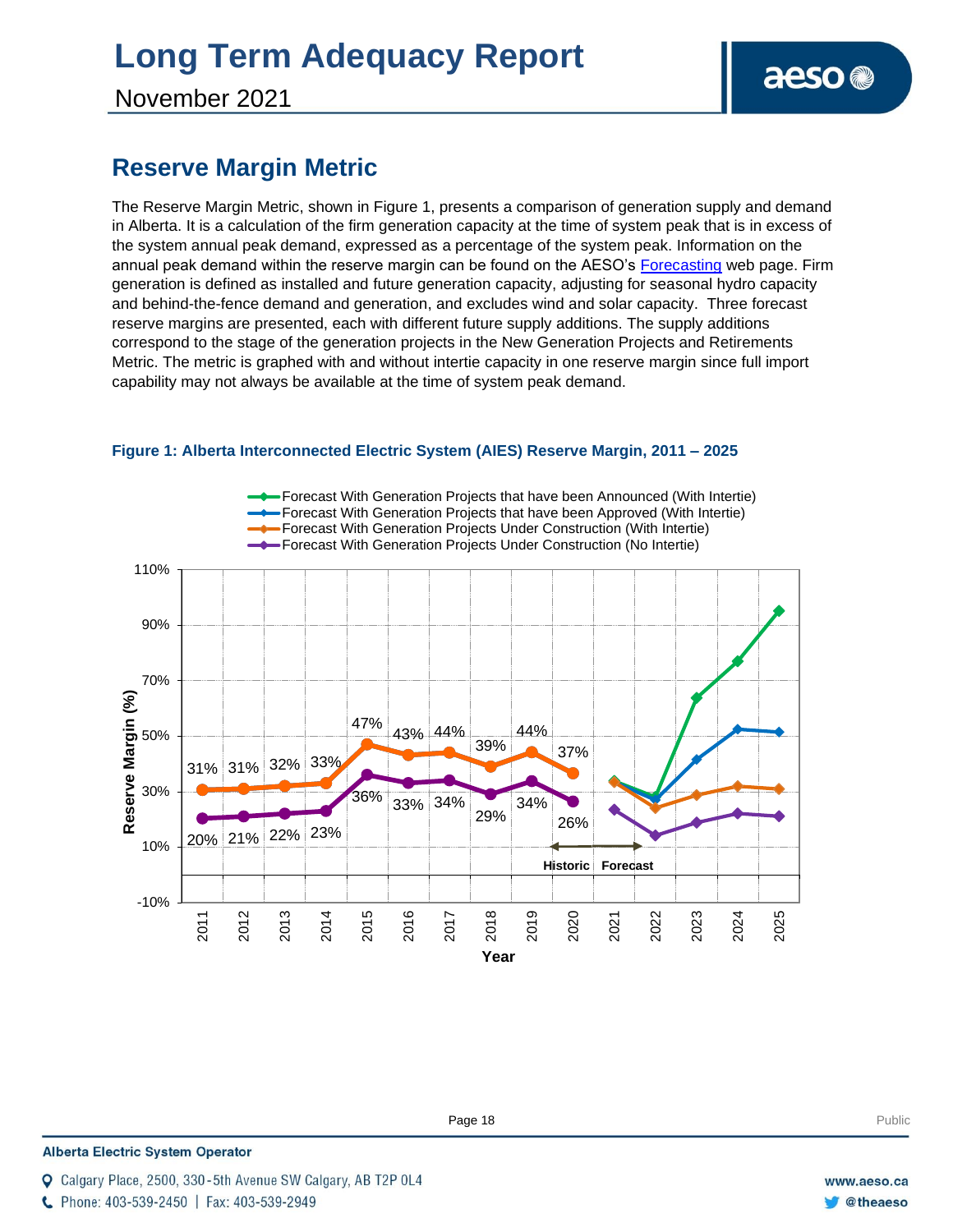## **Supply Cushion Metric**

The Supply Cushion Metric provides visibility of the Alberta Internal Load's ability to meet peak demand daily. The supply cushion is the difference between the daily available firm supply minus daily peak demand. Only existing generation and generation under construction are used within the metric. The supply cushion refines the reserve margin calculation by using daily system peak rather than annual and incorporates planned outages. Figure 2 presents the estimated daily supply cushion for the next two years. Figure 3 presents daily peak demand and firm supply by fuel type, as well as interties, wind and solar which are not included in the supply cushion calculation due to the intermittent or uncertain nature of the supply. When the supply cushion is negative in Figure 2, there is an increased level of reliance on interties and wind, as indicated in Figure 3.

\*Note a general increase in the supply cushion from the May 2021 LTA, which is due to the utilization of the 2021 LTO AIL forecast which has overall lower load values compared with the 2019 LTO. This metric uses Alberta Internal Load (AIL) rather than system load with the main difference between forecasts being that AIL includes and accounts for behind the fence load and as such the metric also now accounts for the generation anticipated to supply behind the fence load.



#### **Figure 2: Alberta Internal Load (AIL) Daily Supply Cushion, November 1, 2021 to October 31, 2023**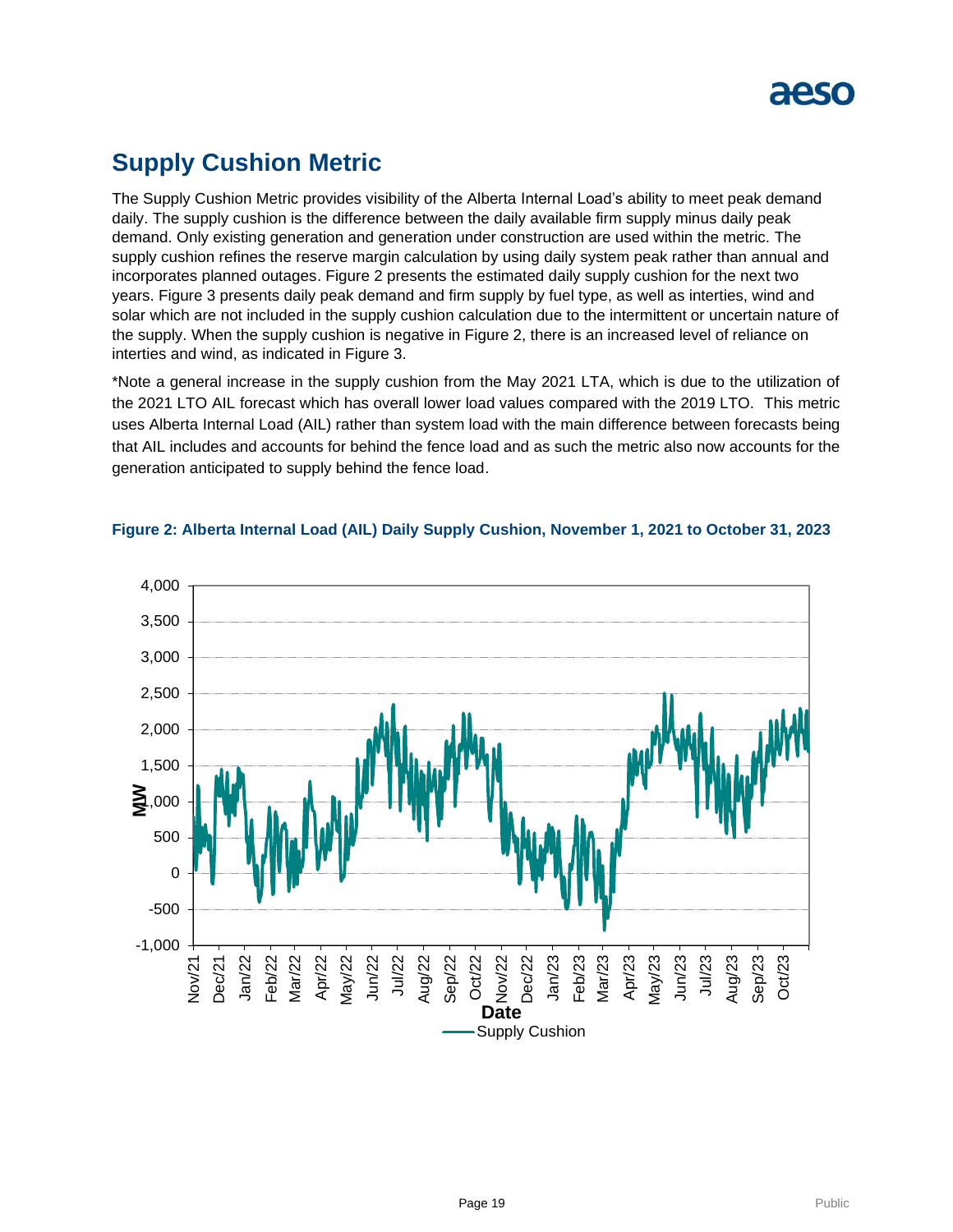

\*Note a general increase in the supply cushion from the May 2021 LTA, which is due to the utilization of the 2021 LTO AIL forecast which has overall lower load values compared with the 2019 LTO. This metric uses Alberta Internal Load (AIL) rather than system load with the main difference between forecasts being that AIL includes and accounts for behind the fence load and as such the metric also now accounts for the generation anticipated to supply behind the fence load. Gas supply has increased, and coal supply decreased due to the reclassification of units from coal to gas fired steam and dual fuel.



**Figure 3: Alberta Internal Load (AIL) Daily Peak Demand and Available Supply, November 1, 2021 to October 31, 2023**

Outage information as of Oct 15th, 2021